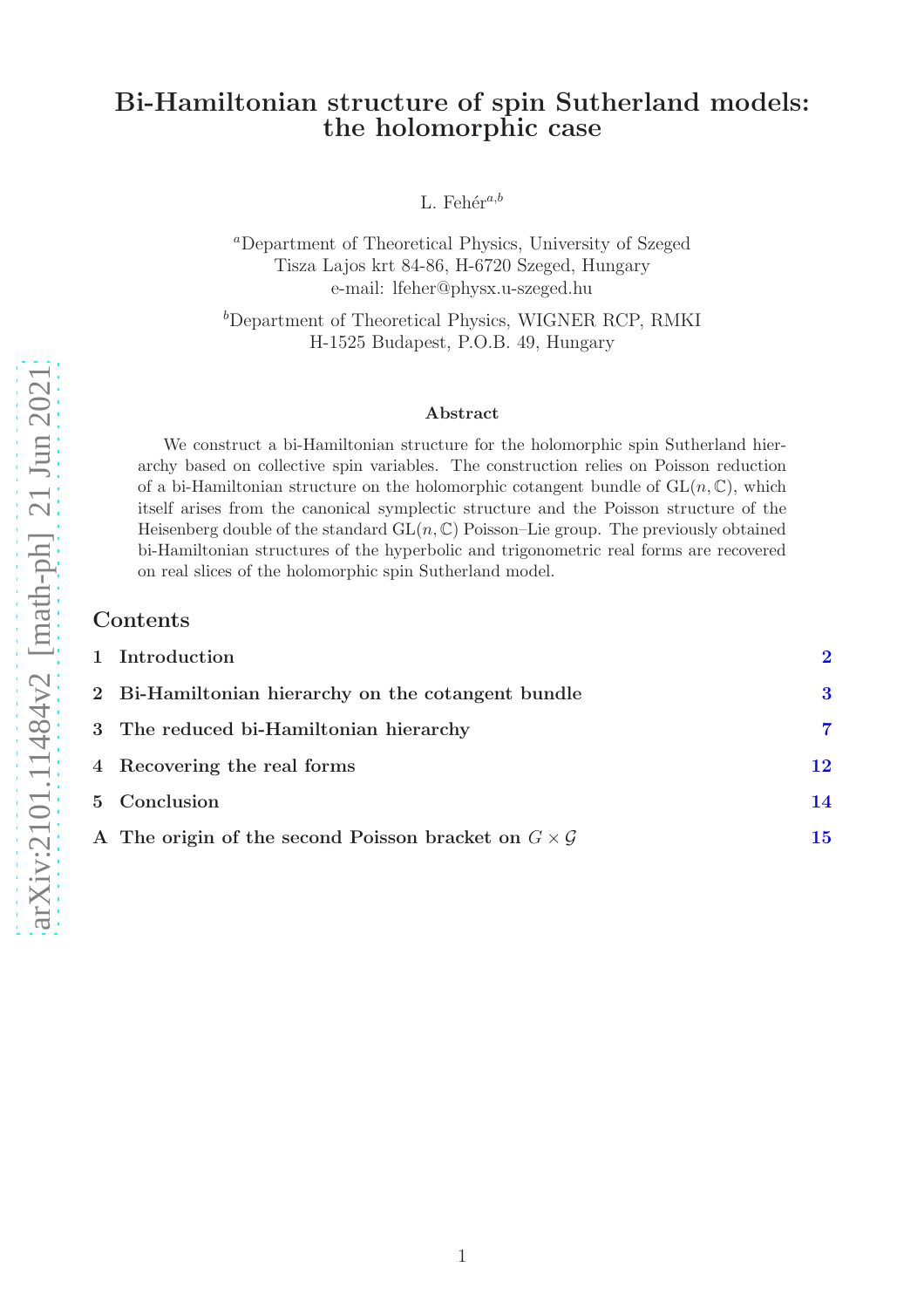# <span id="page-1-0"></span>1 Introduction

The theory of integrable systems is an interesting field of mathematics motivated by influential examples of exactly solvable models of theoretical physics. For reviews, see e.g. [\[4,](#page-18-0) [5,](#page-18-1) [22,](#page-19-0) [25\]](#page-19-1). There exist several approaches to integrability. One of the most popular ones in connection with classical integrable systems is the bi-Hamiltonian method, which originates from the work of Magri [\[18\]](#page-18-2) on the KdV equation, and plays an important role in generalizations of this infinite dimensional bi-Hamiltonian system [\[8\]](#page-18-3). As can be seen in the reviews, among finite dimensional integrable systems the central position is occupied by Toda models and the models that carry the names of Calogero, Moser, Sutherland, Ruijsenaars and Schneider. The Toda models have a relatively well developed bi-Hamiltonian description [\[25\]](#page-19-1). The Calogero–Moser type models and their generalizations are much less explored from this point of view, except for the rational Calogero–Moser model  $[2, 7, 11]$  $[2, 7, 11]$  $[2, 7, 11]$  $[2, 7, 11]$ . In our recent work  $[12, 13]$  $[12, 13]$  we made a step towards improving this situation by providing a bi-Hamiltonian interpretation for a family of spin extended hyperbolic and trigonometric Sutherland models. In these references we investigated real-analytic Hamiltonian systems, and here wish to extend the pertinent results to the corresponding complex holomorphic case.

Specifically, the aim of this paper is to derive a bi-Hamiltonian description for the hierarchy of holomorphic evolution equations of the form

<span id="page-1-1"></span>
$$
\dot{Q} = (L^k)_0 Q, \qquad \dot{L} = [\mathcal{R}(Q)(L^k), L], \qquad \forall k \in \mathbb{N}, \tag{1.1}
$$

where Q is an invertible complex diagonal matrix of size  $n \times n$ , L is an arbitrary  $n \times n$  complex matrix, and the subscript 0 means diagonal part. The eigenvalues  $Q_j$  of Q are required to be distinct, ensuring that the formula

$$
\mathcal{R}(Q) := \frac{1}{2} (\text{Ad}_Q + \text{id}) (\text{Ad}_Q - \text{id})^{-1}, \text{ with } \text{Ad}_Q(X) := QXQ^{-1}, \tag{1.2}
$$

gives a well-defined linear operator on the off-diagonal subspace of  $gl(n, \mathbb{C})$ . By definition,  $\mathcal{R}(Q) \in \text{End}(\text{gl}(n, \mathbb{C}))$  vanishes on the diagonal matrices, and one can recognize it as the basic dynamical r-matrix  $[6, 9]$  $[6, 9]$ . Like in the real case  $[12]$ , it follows from the classical dynamical Yang–Baxter equation satisfied by  $\mathcal{R}(Q)$  that the evolutional derivations [\(1.1\)](#page-1-1) pairwise commute if they act on such 'observables'  $f(Q, L)$  that are invariant with respect to conjugations of L by invertible diagonal matrices.

The system [\(1.1\)](#page-1-1) has a well known interpretation as a holomorphic Hamiltonian system [\[17\]](#page-18-10). This arises from the parametrization

<span id="page-1-2"></span>
$$
L = p + \left(\mathcal{R}(Q) + \frac{1}{2}\mathrm{id}\right)(\phi),\tag{1.3}
$$

where p is an arbitrary diagonal and  $\phi$  is an arbitrary off-diagonal matrix. The diagonal entries  $p_j$  of p and  $q_j$  in  $Q_j = e^{q_j}$  form canonically conjugate pairs. The vanishing of the diagonal part of  $\phi$  represents a constraint on the linear Poisson space gl $(n, \mathbb{C})$ , and this is responsible for the gauge transformations acting on L as conjugations by diagonal matrices. The  $k = 1$ member of the hierarchy [\(1.1\)](#page-1-1) is governed by the standard spin Sutherland Hamiltonian

$$
H_{\text{Suth}}(Q, p, \phi) = \frac{1}{2} \text{tr}\left(L(Q, p, \phi)^2\right) = \frac{1}{2} \sum_{i=1}^n p_i^2 + \frac{1}{8} \sum_{k \neq l} \frac{\phi_{kl} \phi_{lk}}{\sinh^2 \frac{q_k - q_l}{2}}.
$$
(1.4)

For this reason, we may refer to [\(1.1\)](#page-1-1) as the holomorphic spin Sutherland hierarchy.

It is also known (see e.g. [\[21\]](#page-19-2)) that the holomorphic spin Sutherland hierarchy is a reduction of a natural integrable system on the cotangent bundle  $\mathfrak{M} := T^*\mathrm{GL}(n,\mathbb{C})$  equipped with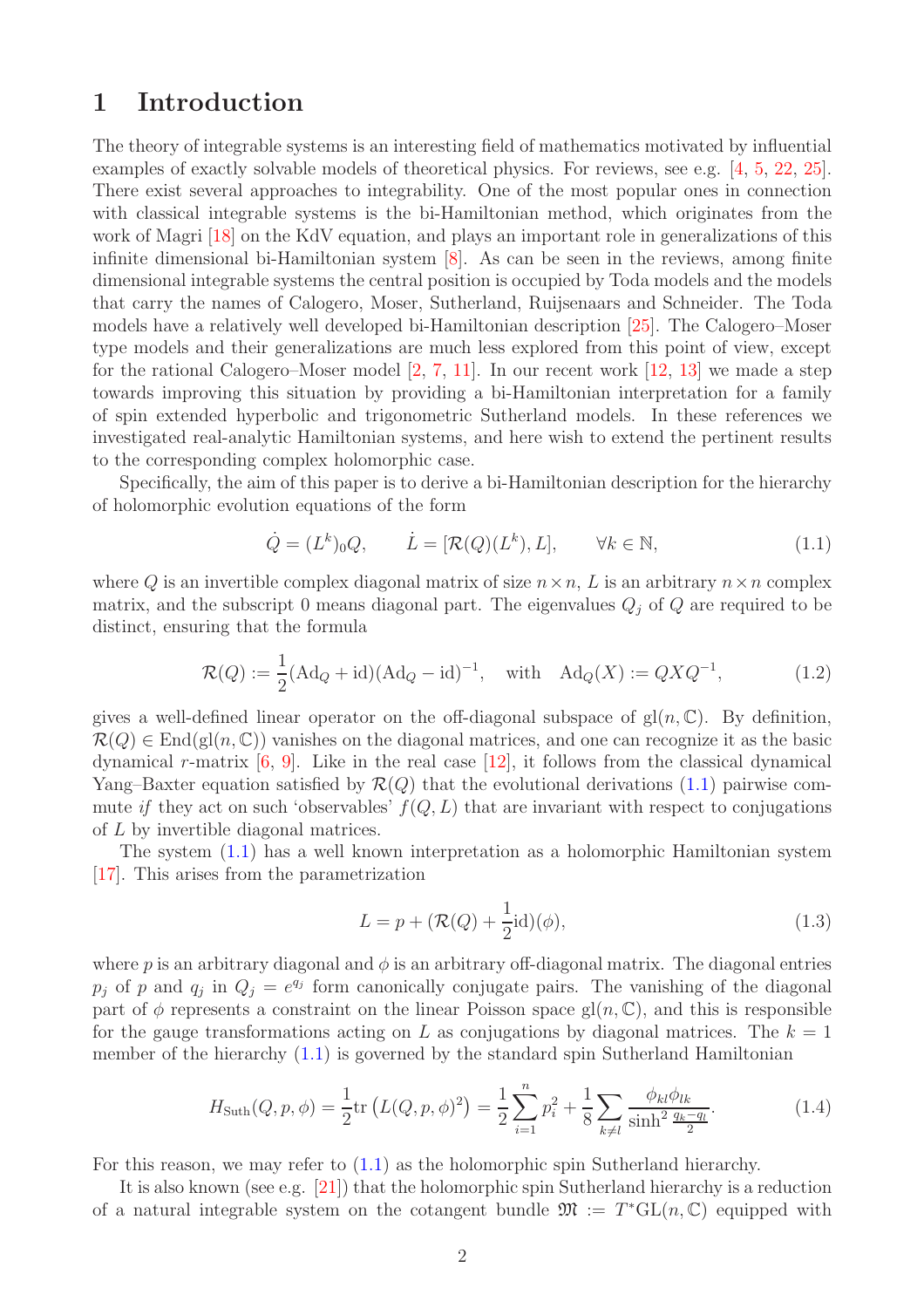its canonical symplectic form. Before reduction, the elements of  $\mathfrak{M}$  can be represented by pairs  $(g, L)$ , where g belongs to the configuration space and  $(g, L) \mapsto L$  is the moment map for left-translations. The Hamiltonians  $tr(L^k)$  generate an integrable system on  $\mathfrak{M}$ , which reduces to the spin Sutherland system by keeping only the observables that are invariant under simultaneous conjugations of g and L by arbitrary elements of  $GL(n,\mathbb{C})$ . This procedure is called Poisson reduction. We shall demonstrate that the unreduced integrable system on  $\mathfrak{M}$ possesses a bi-Hamiltonian structure that descends to a bi-Hamiltonian structure of the spin Sutherland hierarchy via the Poisson reduction.

A holomorphic (or even a continuous) function on  $\mathfrak{M}$  that is invariant under the  $GL(n, \mathbb{C})$ action [\(3.1\)](#page-6-1) can be recovered from its restriction to  $\mathfrak{M}_{0}^{\text{reg}}$ , the subset of  $\mathfrak{M}$  consisting of the pairs  $(Q, L)$  with diagonal and regular  $Q \in GL(n, \mathbb{C})$ . Moreover, the restricted function inherits invariance with respect to the normalizer of the diagonal subgroup  $G_0 < GL(n, \mathbb{C})$ , which includes  $G_0$ . This explains the gauge symmetry of the hierarchy  $(1.1)$ , and lends justification to the restriction on the eigenvalues of Q.

The bi-Hamiltonian structure on  $\mathfrak{M}$  involves in addition to the canonical Poisson bracket associated with the universal cotangent bundle symplectic form another one that we construct from Semenov-Tian-Shansky's Poisson bracket of the Heisenberg double of  $GL(n, \mathbb{C})$  endowed with its standard Poisson–Lie group structure [\[23\]](#page-19-3). Surprisingly, we could not find it in the literature that the canonical symplectic structure of the cotangent bundle  $\mathfrak{M}$  can be complemented to a bi-Hamiltonian structure in this manner. So this appears to be a novel result, which is given by Theorems [2.1,](#page-3-0) [2.2](#page-4-0) and Proposition [2.4](#page-5-0) in Section [2.](#page-2-0) The actual derivation of the second Poisson bracket [\(2.13\)](#page-3-1) is relegated to an appendix. The heart of the paper is Section [3,](#page-6-0) where we derive the bi-Hamiltonian structure of the system [\(1.1\)](#page-1-1) by Poisson reduction. The main results are encapsulated by Theorem [3.5](#page-9-0) and Proposition [3.7.](#page-10-0) The first reduced Poisson bracket [\(3.34\)](#page-9-1) is associated with the spin Sutherland interpretation by means of the parametrization [\(1.3\)](#page-1-2). The formula of the second reduced Poisson bracket is given by equation [\(3.35\)](#page-9-2). After deriving the holomorphic bi-Hamiltonian structure in Section [3,](#page-6-0) we shall explain in Section [4](#page-11-0) that it allows us to recover the bi-Hamiltonian structures of the hyperbolic and trigonometric real forms derived earlier by different means [\[12,](#page-18-6) [13\]](#page-18-7). In the final section, we summarize the main results once more, and highlight a few open problems.

## <span id="page-2-0"></span>2 Bi-Hamiltonian hierarchy on the cotangent bundle

Let us denote  $G := GL(n, \mathbb{C})$  and equip its Lie algebra  $\mathcal{G} := gl(n, \mathbb{C})$  with the trace form

<span id="page-2-1"></span>
$$
\langle X, Y \rangle := \text{tr}(XY), \quad \forall X, Y \in \mathcal{G}.
$$
\n
$$
(2.1)
$$

This is a non-degenerate, symmetric bilinear form that enjoys the invariance property

<span id="page-2-2"></span>
$$
\langle X, Y \rangle = \langle \eta X \eta^{-1}, \eta Y \eta^{-1} \rangle, \qquad \forall \eta \in G, X, Y \in \mathcal{G}.
$$
 (2.2)

Any  $X \in \mathcal{G}$  admits the unique decomposition

<span id="page-2-4"></span>
$$
X = X_> + X_0 + X_< \t\t(2.3)
$$

into strictly upper triangular part  $X_>,$  diagonal part  $X_0$ , and strictly lower triangular part  $X_{\leq}$ . Thus  $\mathcal G$  is the vector space direct sum of the corresponding subalgebras

<span id="page-2-3"></span>
$$
\mathcal{G} = \mathcal{G}_{>} + \mathcal{G}_{0} + \mathcal{G}_{<}. \tag{2.4}
$$

We shall use the standard solution of the modified classical Yang–Baxter equation on  $\mathcal{G}$ ,  $r \in \text{End}(\mathcal{G})$  given by

<span id="page-2-5"></span>
$$
r(X) := \frac{1}{2}(X_{>} - X_{<}),
$$
\n(2.5)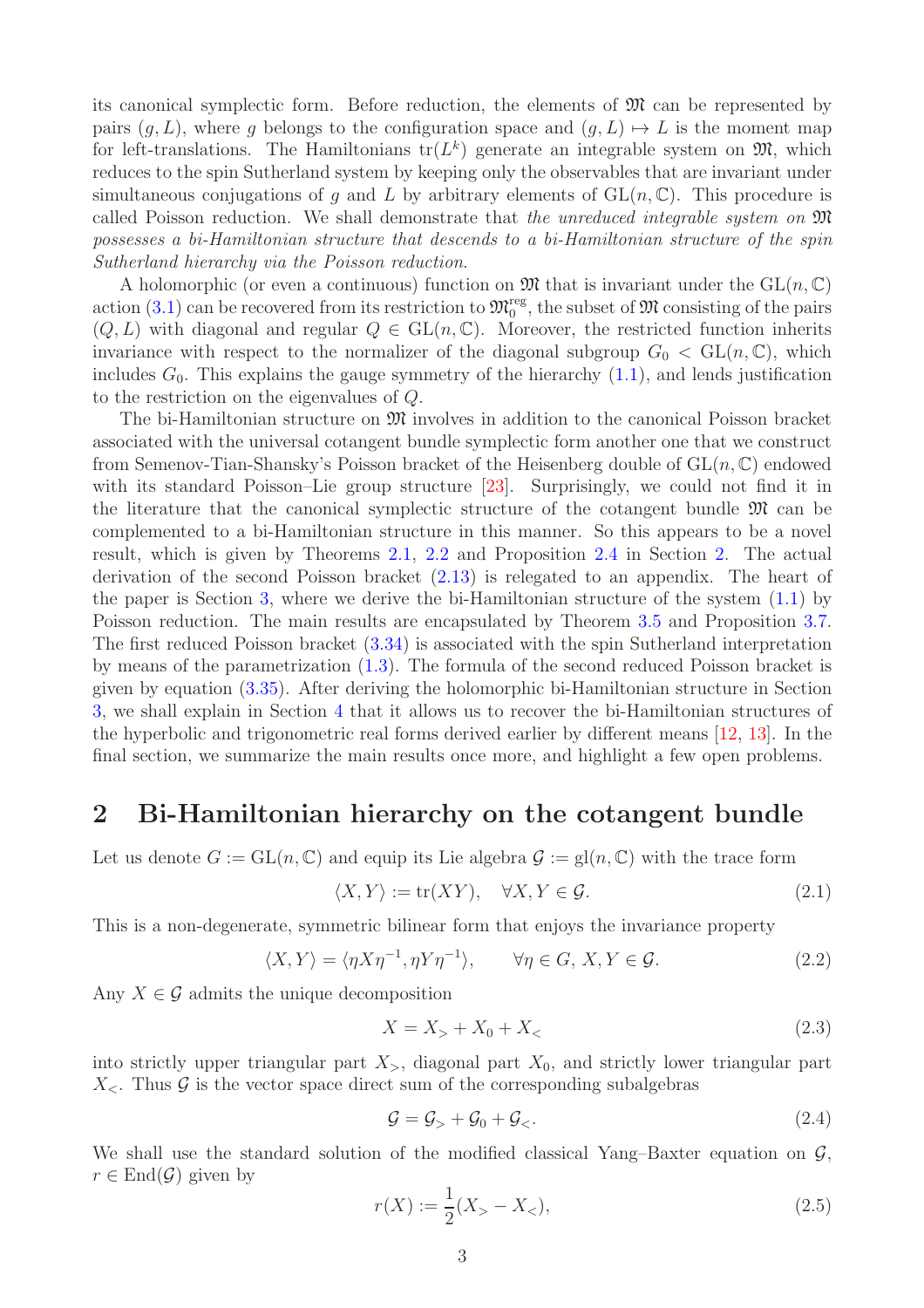and define also

<span id="page-3-6"></span>
$$
r_{\pm} := r \pm \frac{1}{2} \text{id}.
$$
 (2.6)

Our aim is to present two holomorphic Poisson structures on the complex manifold

<span id="page-3-3"></span>
$$
\mathfrak{M} := G \times \mathcal{G} = \{ (g, L) \mid g \in G, L \in \mathcal{G} \}. \tag{2.7}
$$

Denote Hol( $\mathfrak{M}$ ) the commutative algebra of holomorphic functions on  $\mathfrak{M}$ . For any  $F \in Hol(\mathfrak{M})$ , introduce the G-valued derivatives  $\nabla_1 F$ ,  $\nabla'_1 F$  and  $d_2 F$  by the defining relations

<span id="page-3-5"></span>
$$
\langle \nabla_1 F(g, L), X \rangle = \frac{d}{dz} \bigg|_{z=0} F(e^{zX}g, L), \quad \langle \nabla_1' F(g, L), X \rangle = \frac{d}{dz} \bigg|_{z=0} F(g e^{zX}, L) \tag{2.8}
$$

and

$$
\langle d_2 F(g, L), X \rangle = \left. \frac{d}{dz} \right|_{z=0} F(g, L + zX), \tag{2.9}
$$

where z is a complex variable and  $X \in \mathcal{G}$  is arbitrary. In addition, it will be convenient to define the G-valued functions  $\nabla_2 F$  and  $\nabla_2' F$  by

<span id="page-3-2"></span>
$$
\nabla_2 F(g, L) := L d_2 F(g, L), \qquad \nabla_2' F(g, L) := (d_2 F(g, L)) L.
$$
\n(2.10)

Note that

$$
\nabla_1' F(g, L) = g^{-1}(\nabla_1 F(g, L))g,
$$
\n(2.11)

and a similar relations holds between  $\nabla_2 F$  and  $\nabla_2' F$  whenever L is invertible.

<span id="page-3-0"></span>**Theorem 2.1.** For holomorphic functions  $F, H \in Hol(\mathfrak{M})$ , the following formulae define two Poisson brackets:

<span id="page-3-4"></span>
$$
\{F, H\}_1(g, L) = \langle \nabla_1 F, d_2 H \rangle - \langle \nabla_1 H, d_2 F \rangle + \langle L, [d_2 F, d_2 H] \rangle, \tag{2.12}
$$

and

<span id="page-3-1"></span>
$$
\{F, H\}_2(g, L) = \langle r\nabla_1 F, \nabla_1 H \rangle - \langle r\nabla_1' F, \nabla_1' H \rangle \n+ \langle \nabla_2 F - \nabla_2' F, r_+ \nabla_2' H - r_- \nabla_2 H \rangle \n+ \langle \nabla_1 F, r_+ \nabla_2' H - r_- \nabla_2 H \rangle - \langle \nabla_1 H, r_+ \nabla_2' F - r_- \nabla_2 F \rangle,
$$
\n(2.13)

where the derivatives are evaluated at  $(q, L)$ , and we put rX for  $r(X)$ .

Proof. The first bracket is easily seen to be the Poisson bracket associated with the canonical symplectic form of the holomorphic cotangent bundle of G, which is identified with  $G \times \mathcal{G}$ using right-translations and the trace form on  $\mathcal G$ . The antisymmetry and the Jacobi identity of the second bracket can be verified by direct calculation. More conceptually, they follow from the fact that locally, in a neighbourhood of  $(1_n, 1_n) \in G \times G$ , the second bracket can be transformed into Semenov-Tian-Shansky's [\[23\]](#page-19-3) Poisson bracket on the Heisenberg double of the standard Poisson–Lie group  $G$ . This is explained in the appendix.  $\Box$ 

Let us display the explicit formula of the Poisson brackets of the evaluation functions given by the matrix elements  $g_{ij}$  and the linear functions  $L_a := \langle T_a, L \rangle$  associated with an arbitrary basis  $T_a$  of  $\mathcal G$ , whose dual basis is  $T^a$ ,  $\langle T^b, T_a \rangle = \delta_a^b$ . One may use the standard basis of elementary matrices,  $e_{ij}$  defined by  $(e_{ij})_{kl} = \delta_{ik}\delta_{jl}$ , but we find it convenient to keep a general basis. We obtain directly from the definitions

$$
\nabla g_{ij} = \sum_{a} T^{a} (T_{a} g)_{ij} = g e_{ji}, \quad \nabla' g_{ij} = \sum_{a} (g T_{a})_{ij} T^{a} = e_{ji} g, \quad dL_{a} = T_{a}.
$$
 (2.14)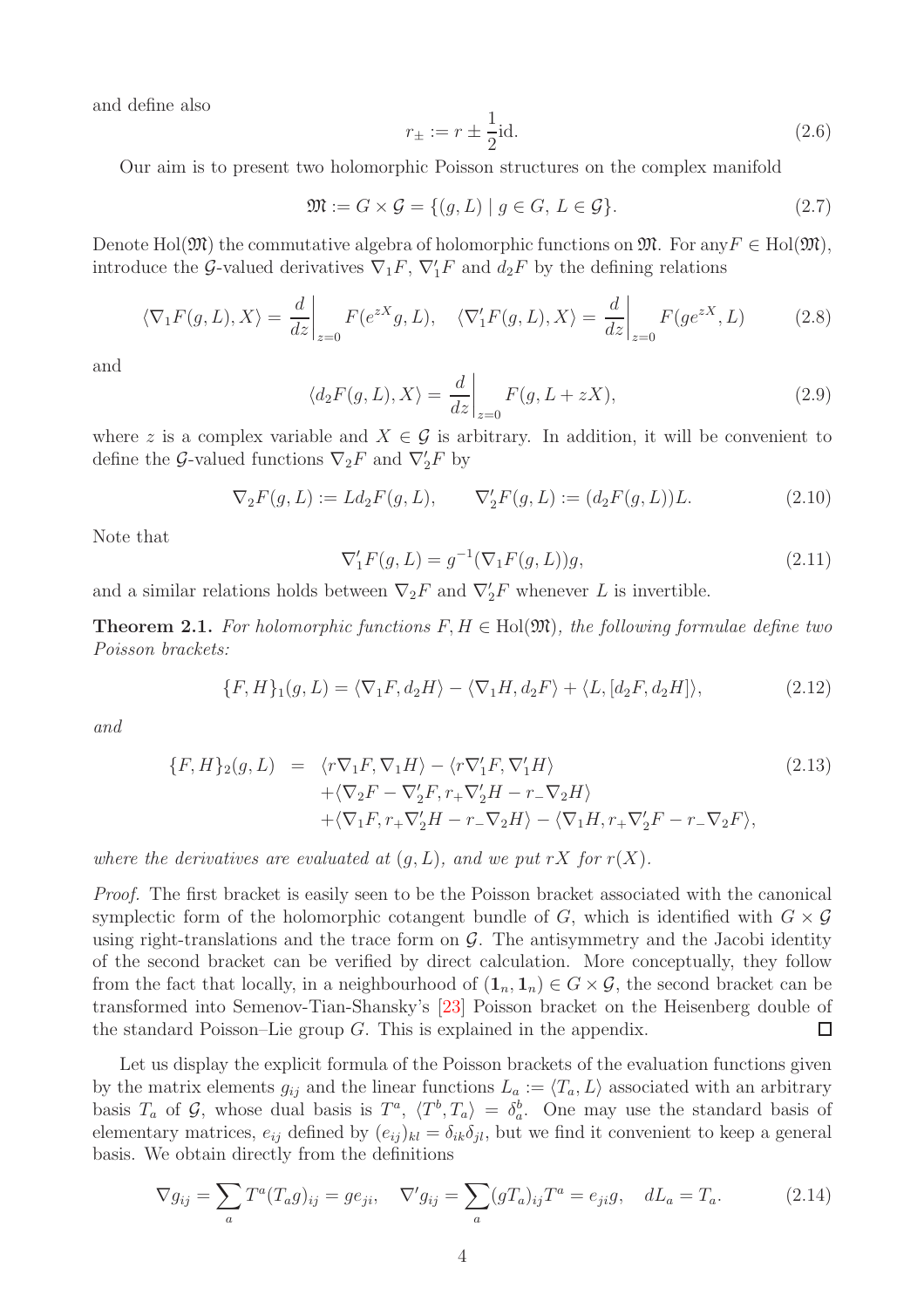These give the first Poisson bracket immediately

<span id="page-4-4"></span>
$$
\{g_{ij}, g_{kl}\}_1 = 0, \quad \{g_{ij}, L_a\}_1 = (T_a g)_{ij}, \quad \{L_a, L_b\}_1 = \langle [T_a, T_b], L\rangle.
$$
 (2.15)

Then elementary calculations lead to the following formulae of the second Poisson bracket,

<span id="page-4-1"></span>
$$
\{g_{ij}, g_{kl}\}_2 = \frac{1}{2} \left[ \text{sgn}(i-k) - \text{sgn}(l-j) \right] g_{kj} g_{il}, \tag{2.16}
$$

where sgn is the usual sign function, and

<span id="page-4-2"></span>
$$
\{g_{ij}, L_a\}_2 = \left( \left( r[T_a, L] + \frac{1}{2} (LT_a + T_a L) \right) g \right)_{ij}, \tag{2.17}
$$

<span id="page-4-3"></span>
$$
\{L_a, L_b\}_2 = \langle [L, T_a], r[T_b, L] + \frac{1}{2}(T_b L + LT_b) \rangle.
$$
 (2.18)

By using the standard basis and evaluating the matrix multiplications, one may also spell out the last two equations as

$$
\{g_{ij}, L_{kl}\} = \frac{1}{2}(\delta_{ik} + \delta_{il})g_{ij}L_{kl} + \delta_{(i>k)}g_{kj}L_{il} + \delta_{il}\sum_{r>i} L_{kr}g_{rj},
$$
\n(2.19)

$$
\{L_{ij}, L_{kl}\} = \frac{1}{2} [\text{sgn}(i - k) + \text{sgn}(l - j)] L_{il} L_{kj} + \frac{1}{2} (\delta_{il} - \delta_{jk}) L_{ij} L_{kl} + \delta_{il} \sum_{r > i} L_{kr} L_{rj} - \delta_{jk} \sum_{r > k} L_{ir} L_{rl} ,
$$
 (2.20)

where  $\delta_{(i>k)} := 1$  if  $i > k$  and is zero otherwise.

Let us recall that two Poisson brackets on the same manifold are called compatible if their arbitrary linear combination is also a Poisson bracket [\[18\]](#page-18-2). Compatible Poisson brackets often arise by taking the Lie derivative of a given Poisson bracket along a suitable vector field. If W is a vector field and  $\{ , \}$  is Poisson bracket, then the Lie derivative bracket is given by

$$
\{F, H\}^W = W[\{F, H\}] - \{W[F], H\} - \{F, W[H]\},\tag{2.21}
$$

where  $W[F]$  denotes the derivative of the function F along W. This bracket automatically satisfies all the standard properties of a Poisson bracket, except the Jacobi identity. However, if the Jacobi identity holds for  $\{\ ,\ \}^W$ , then  $\{\ ,\ \}^W$  and  $\{\ ,\ \}$  are compatible Poisson brackets [\[10,](#page-18-11) [24\]](#page-19-4).

<span id="page-4-0"></span>Theorem 2.2. The first Poisson bracket of Theorem [2.1](#page-3-0) is the Lie derivative of the second Poisson bracket along the holomorphic vector field,  $W$ , on  $\mathfrak{M}$  whose integral curve through the initial value  $(q, L)$  is

$$
\phi_z(g, L) = (g, L + z\mathbf{1}_n), \qquad z \in \mathbb{C}, \tag{2.22}
$$

where  $\mathbf{1}_n$  is the unit matrix. Consequently, the two Poisson brackets are compatible.

*Proof.* By the general result quoted above [\[10,](#page-18-11) [24\]](#page-19-4), it is enough to check that

$$
\{F, H\}_2^W \equiv W[\{F, H\}_2] - \{W[F], H\}_2 - \{F, W[H]\}_2 = \{F, H\}_1 \tag{2.23}
$$

holds for arbitrary holomorphic functions. Moreover, because of the properties of derivations, it is sufficient to verify this for the evaluation functions  $g_{ij}$  and  $L_a$  that yield coordinates on the manifold  $\mathfrak{M}$ . Now it is clear that  $W[g_{ij}] = 0$  and  $W[L_a]$  is a constant. Therefore, if both F and H are evaluation functions, then  $\{F, H\}_2^W = W[\{F, H\}_2]$ . Thus we see from [\(2.16\)](#page-4-1) that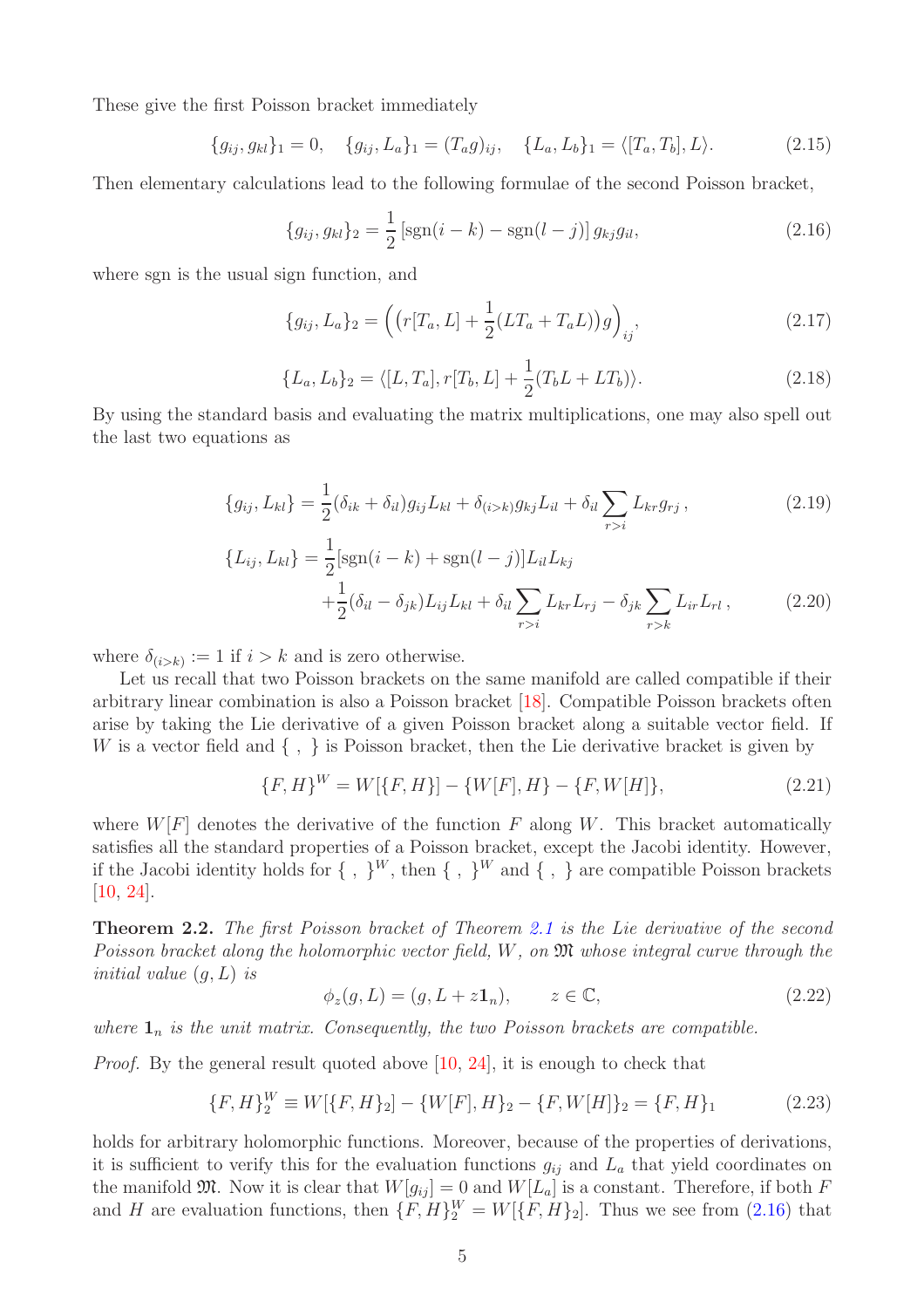the relation  $\{g_{ij}, g_{kl}\}_{2}^W = 0$  is valid. To proceed further, we use that  $W[g] \equiv \sum_{ij} W[g_{ij}]e_{ij} = 0$ and  $W[L] \equiv \sum_a W[L_a]T^a = \mathbf{1}_n$ . Then it follows from the formulae [\(2.17\)](#page-4-2) and [\(2.18\)](#page-4-3) that

$$
W[\{g_{ij}, L_a\}_2] = (T_a g)_{ij} \text{ and } W[\{L_a, L_b\}_2] = \langle [L, T_a], T_b \rangle = \langle L, [T_a, T_b] \rangle. \tag{2.24}
$$

Comparison with [\(2.15\)](#page-4-4) implies the claim of the theorem.

Remark 2.3. The first line in [\(2.13\)](#page-3-1) represents the standard multiplicative Poisson structure on the group G. The second line of  $\{ , \}$ <sub>2</sub> can be recognized as the holomophic extension of the well known Semenov-Tian-Shanksy bracket from  $G$  to  $\mathcal{G}$ , where  $G$  is regarded as an open submanifold of  $\mathcal G$ . We recall that the Semenov-Tian-Shansky bracket originates from the Poisson–Lie group dual to  $G$  [\[4,](#page-18-0) [23\]](#page-19-3).

Denote by  $V_H^i$  ( $i = 1, 2$ ) the Hamiltonian vector field associated with the holomorphic function H through the respective Poisson bracket  $\{\ ,\ \}_i$ . For any holomorphic function, we have the derivatives

$$
V_H^i[F] = \{F, H\}_i. \tag{2.25}
$$

 $\Box$ 

We are interested in the Hamiltonians

$$
H_m(g, L) := \frac{1}{m} \text{tr}(L^m), \qquad \forall m \in \mathbb{N}.
$$
 (2.26)

<span id="page-5-0"></span>**Proposition 2.4.** The vector fields associated with the functions  $H_m$  are bi-Hamiltonian, since we have

 ${F, H_m}_2 = {F, H_{m+1}}_1, \quad \forall m \in \mathbb{N}, \quad \forall F \in Hol(\mathfrak{M}).$  (2.27)

The derivatives of the matrix elements of  $(q, L) \in \mathfrak{M}$  give

<span id="page-5-1"></span>
$$
V_{H_m}^2[g] = V_{H_{m+1}}^1[g] = L^m g, \qquad V_{H_m}^2[L] = V_{H_{m+1}}^1[L] = 0, \quad \forall m \in \mathbb{N}, \tag{2.28}
$$

and the flow of  $V_{H_m}^2 = V_{H_{m+1}}^1$  through the initial value  $(g(0), L(0))$  is

<span id="page-5-2"></span>
$$
(g(z), L(z)) = (\exp(zL(0)^m)g(0), L(0)).
$$
\n(2.29)

Proof. We obtain the derivatives

$$
\nabla_1 H_m(g, L) = \nabla_1' H_m(g, L) = 0, \qquad d_2 H_m(g, L) = L^{m-1}, \quad \forall m = 1, 2, .... \tag{2.30}
$$

As a result of  $(2.10)$ ,

$$
\nabla_2 H_m(g, L) = \nabla_2' H_m(g, L) = L^m,
$$
\n(2.31)

and thus, by  $(2.7)$ ,

$$
r_{+}\nabla'_{2}H_{m}(g, L) - r_{-}\nabla_{2}H_{m}(g, L) = L^{m} = dH_{m+1}(g, L). \qquad (2.32)
$$

The substitution of these relations into the formulae of Proposition [2.1](#page-3-0) gives

$$
\{F, H_m\}_2(g, L) = \{F, H_{m+1}\}_1(g, L) = \langle \nabla_1 F(g, L), L^m \rangle. \tag{2.33}
$$

By the very meaning of the Hamiltonian vector field associated with a function, these Poisson brackets imply  $(2.28)$ , and then  $(2.29)$  follows, too.  $\Box$ 

Like in the compact case [\[13\]](#page-18-7), we call the  $H_m$  'free Hamiltonians' and conclude from Proposition [2.4](#page-5-0) that they generate a bi-Hamiltonian hierarchy on the holomorphic cotangent bundle M.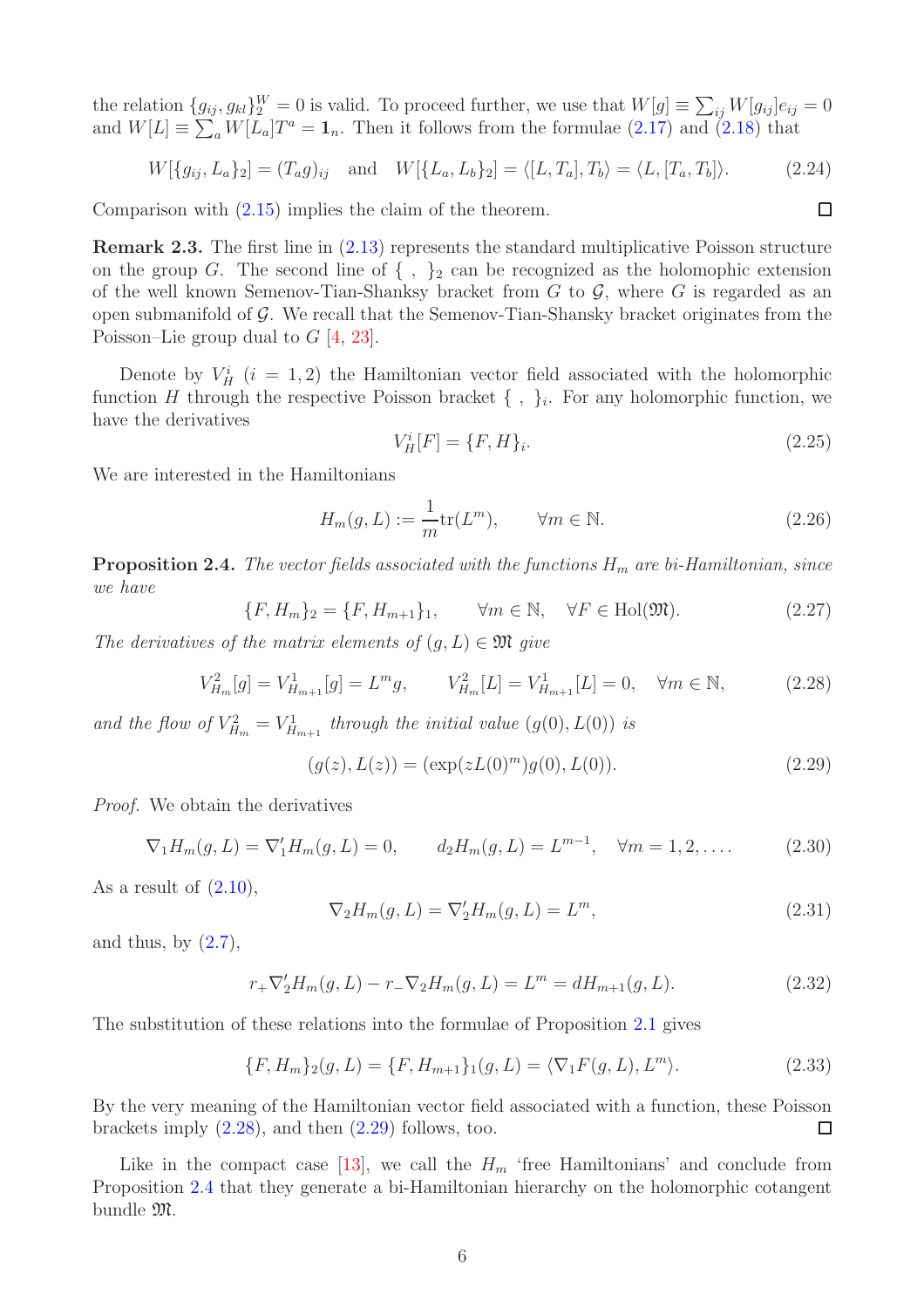# <span id="page-6-0"></span>3 The reduced bi-Hamiltonian hierarchy

The essence of Hamiltonian symmetry reduction is that one keeps only the 'observables' that are invariant with respect to the pertinent group action. Here, we apply this principle to the adjoint action of G on  $\mathfrak{M}$ , for which  $\eta \in G$  acts by the holomorphic diffeomorphism  $A_{\eta}$ ,

<span id="page-6-1"></span>
$$
A_{\eta}: (g, L) \mapsto (\eta g \eta^{-1}, \eta L \eta^{-1}). \tag{3.1}
$$

Thus we keep only the G invariant holomorphic functions on  $\mathfrak{M}$ , whose set is denoted

$$
\text{Hol}(\mathfrak{M})^G := \{ F \in \text{Hol}(\mathfrak{M}) \mid F(g, L) = F(\eta g \eta^{-1}, \eta L \eta^{-1}), \ \forall (g, L) \in \mathfrak{M}, \ \eta \in G \}. \tag{3.2}
$$

For invariant functions, the formula of the second Poisson brackets simplifies drastically.

**Lemma 3.1.** For 
$$
F, H \in Hol(\mathfrak{M})^G
$$
, the formula (2.13) can be rewritten as follows:

<span id="page-6-4"></span>
$$
2\{F,H\}_2 = \langle \nabla_1 F, \nabla_2 H + \nabla_2' H \rangle - \langle \nabla_1 H, \nabla_2 F + \nabla_2' F \rangle + \langle \nabla_2 F, \nabla_2' H \rangle - \langle \nabla_2 H, \nabla_2' F \rangle. \tag{3.3}
$$

*Proof.* We start by noting that for a  $G$  invariant function  $H$  the relation

<span id="page-6-2"></span>
$$
H(ge^{zX}, L) = H(e^{zX}g, e^{zX}Le^{-zX}), \qquad \forall z \in \mathbb{C}, \forall X \in \mathcal{G},
$$
\n(3.4)

implies the identity

<span id="page-6-3"></span>
$$
\nabla_1' H = \nabla_1 H + \nabla_2 H - \nabla_2' H. \tag{3.5}
$$

Indeed, since  $e^{zX} L e^{-zX} = L + zXL - zLX + o(z)$ , taking the derivative of both sides of [\(3.4\)](#page-6-2) at  $z = 0$  gives

$$
\langle X, \nabla_1' H \rangle = \langle X, \nabla_1 H \rangle + \langle XL - LX, d_2 H \rangle = \langle X, \nabla_1 H + \nabla_2 H - \nabla_2' H \rangle.
$$
 (3.6)

Since X is arbitrary,  $(3.5)$  follows.

Formally,  $(3.3)$  is obtained from  $(2.13)$  by setting r to zero, i.e., r cancels from all terms. The verification of this cancellation relies on the identity [\(3.5\)](#page-6-3) and is completely straightforward. We express  $\nabla_1' H$  through the other derivatives with the help of [\(3.5\)](#page-6-3), apply the same to  $\nabla_1' F$ , and then collect terms in [\(2.13\)](#page-3-1). To cancel all terms containing r we use also that  $\langle rX, Y \rangle = -\langle X, rY \rangle$ . After cancelling those terms, the equality [\(3.3\)](#page-6-4) is obtained by utilizing the identity

$$
\langle \nabla_2 F, \nabla_2 H \rangle - \langle \nabla_2' F, \nabla_2' H \rangle = 0,\tag{3.7}
$$

 $\Box$ 

which is verified by means of the definitions  $(2.1)$  and  $(2.10)$ .

<span id="page-6-6"></span>**Lemma 3.2.** Hol $(\mathfrak{M})^G$  is closed with respect to both Poisson brackets of Theorem [2.1.](#page-3-0)

*Proof.* Let us observe that the derivatives of the  $G$  invariant functions are equivariant,

<span id="page-6-5"></span>
$$
\nabla_i H(\eta g \eta^{-1}, \eta L \eta^{-1}) = \eta \left( \nabla_i H(g, L) \right) \eta^{-1}, \quad i = 1, 2,
$$
\n(3.8)

and similar for  $\nabla_i H$ . In order to see this, notice that

$$
H(e^{zX}\eta g\eta^{-1}, \eta L\eta^{-1}) = H(\eta^{-1}e^{zX}\eta g, L) = H(e^{z\eta^{-1}X\eta}g, L)
$$
\n(3.9)

holds for any  $X \in \mathcal{G}$  and  $\eta \in G$  if H is an invariant function. By taking derivative, we obtain

$$
\langle X, \nabla_1 H(\eta g \eta^{-1}, \eta L \eta^{-1}) \rangle = \langle \eta^{-1} X \eta, \nabla_1 H(g, L) \rangle = \langle X, \eta (\nabla_1 H(g, L)) \eta^{-1} \rangle. \tag{3.10}
$$

This leads to the  $i = 1$  case of  $(3.8)$ . The property

$$
d_2H(\eta g \eta^{-1}, \eta L \eta^{-1}) = \eta (d_2H(g, L))) \eta^{-1}
$$
\n(3.11)

follows in a similar manner, and it implies the  $i = 2$  case of  $(3.8)$ .

By combining the formulas  $(2.12)$  and  $(3.3)$  with the equivariance property of the deriva-tives of F and H, we may conclude from [\(2.2\)](#page-2-2) that if F, H are invariant, then so is  $\{F, H\}_i$ for  $i = 1, 2$ .  $\Box$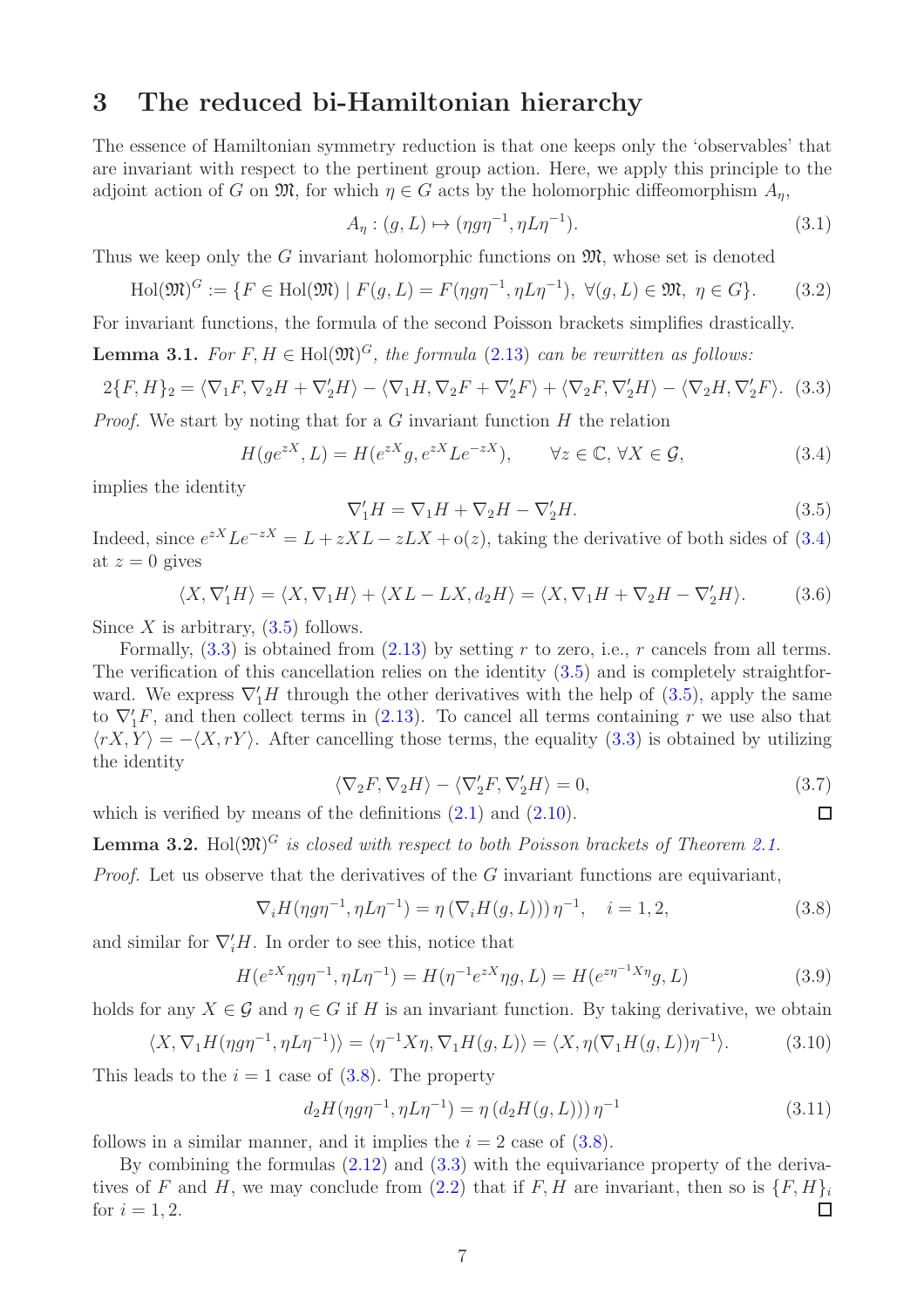We wish to characterize the Poisson algebras of the  $G$  invariant functions. To start, we consider the diagonal subgroup  $G_0 < G$ ,

$$
G_0 := \{ Q \mid Q = \text{diag}(Q_1, \dots, Q_n), \ Q_i \in \mathbb{C}^* \},\tag{3.12}
$$

and its regular part  $G_0^{\text{reg}}$ <sup>reg</sup>, where  $Q_i \neq Q_j$  for all  $i \neq j$ . We let  $\mathcal{N} < G$  denote the normalizer of  $G_0$  in  $G$ ,

<span id="page-7-1"></span>
$$
\mathcal{N} = \{ g \in G \mid gG_0 = G_0 g \}. \tag{3.13}
$$

The normalizer contains  $G_0$  as a normal subgroup, and the corresponding quotient is the permutation group,

<span id="page-7-4"></span>
$$
\mathcal{N}/G_0 = S_n. \tag{3.14}
$$

We also let  $G<sup>reg</sup> \subset G$  denote the dense open subset consisting of the conjugacy classes having representatives in  $G_0^{\text{reg}}$  $_0^{\text{reg}}$ . Next, we define

$$
\mathfrak{M}^{\text{reg}} := \{ (g, L) \in \mathfrak{M} \mid g \in G^{\text{reg}} \}
$$
\n
$$
(3.15)
$$

and

$$
\mathfrak{M}_0^{\text{reg}} := \{ (Q, L) \in \mathfrak{M} \mid Q \in G_0^{\text{reg}} \}. \tag{3.16}
$$

These are complex manifolds, equipped with their own holomorphic functions. Now we introduce the chain of commutative algebras

<span id="page-7-5"></span>
$$
\text{Hol}(\mathfrak{M})_{\text{red}} \subset \text{Hol}(\mathfrak{M}_0^{\text{reg}})^\mathcal{N} \subset \text{Hol}(\mathfrak{M}_0^{\text{reg}})^{G_0}.\tag{3.17}
$$

The last two sets contain the respective invariant elements of  $Hol(\mathfrak{M}_0^{\text{reg}})$ , and  $Hol(\mathfrak{M})_{\text{red}}$  contains the restrictions of the elements of  $Hol(\mathfrak{M})^G$  to  $\mathfrak{M}_0^{\text{reg}}$ . To put this in a more formal manner, let

$$
\iota: \mathfrak{M}_0^{\text{reg}} \to \mathfrak{M} \tag{3.18}
$$

be the tautological embedding. Then pull-back by  $\iota$  provides an isomorphism between  $\text{Hol}(\mathfrak{M})^G$ and  $Hol(\mathfrak{M})_{red}$ . We here used that any holomorphic (or even continuous) function on  $\mathfrak{M}$  is uniquely determined by its restriction to  $\mathfrak{M}^{\text{reg}}$ . Similar, we obtain the map

<span id="page-7-0"></span>
$$
\iota^* : \text{Hol}(\mathfrak{M}^{\text{reg}})^G \to \text{Hol}(\mathfrak{M}^{\text{reg}}_0)^{\mathcal{N}},\tag{3.19}
$$

which is also injective and surjective.

It may be worth elucidating why the pull-back [\(3.19\)](#page-7-0) is an isomorphism. To this end, consider any map  $\eta: G^{\text{reg}} \to G$  such that  $\eta(g)g\eta(g)^{-1} \in G_0^{\text{reg}}$ <sup>reg</sup>. Notice that  $\eta(g)$  is unique up to left-multiplication by elements of  $\mathcal{N}(3.13)$  $\mathcal{N}(3.13)$ . Consequently, if  $f \in Hol(\mathfrak{M}_0^{\text{reg}})^{\mathcal{N}}$ , then

$$
F(g, L) := f(\eta(g)g\eta(g)^{-1}, \eta(g)L\eta(g)^{-1})
$$
\n(3.20)

yields a well-defined, G invariant function on  $\mathfrak{M}^{\text{reg}}$ , which restricts to f. The function F is holomorphic, since locally, on an open set around any fixed  $g_0 \in G^{\text{reg}}$ , one can choose  $\eta(g)$  to depend holomorphically on g. Regarding this classical result of perturbation theory, see, e.g., Theorem 2.1 in [\[1\]](#page-17-1).

<span id="page-7-3"></span>**Definition 3.3.** Let  $f, h \in Hol(\mathfrak{M})_{red}$  be related to  $F, H \in Hol(\mathfrak{M})^G$  by  $f = F \circ \iota$  and  $h = H \circ \iota$ . In consequence of Lemma [3.2,](#page-6-6) we can define  $\{f, h\}^{\text{red}}_i \in Hol(\mathfrak{M})_{\text{red}}$  by the relation

<span id="page-7-2"></span>
$$
\{f, h\}^{\text{red}}_i := \{F, H\}_i \circ \iota, \qquad i = 1, 2. \tag{3.21}
$$

This gives rise to the reduced Poisson algebras  $(\text{Hol}(\mathfrak{M})_{\text{red}}, \{ , \}^{\text{red}}_{i}).$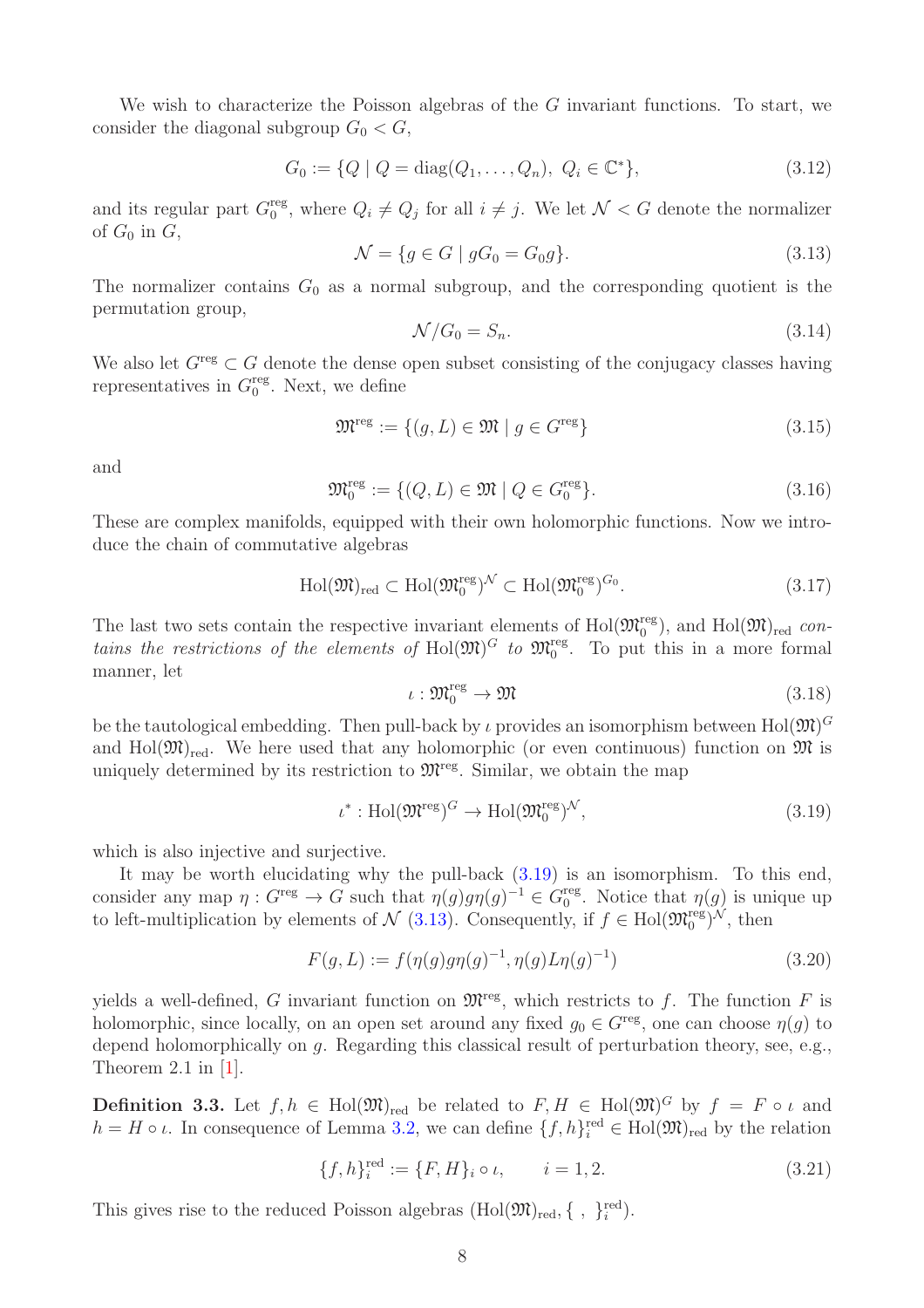The main goal of this paper is to derive formulae for the reduced Poisson brackets [\(3.21\)](#page-7-2). To do so, we now note that any  $f \in Hol(\mathfrak{M}_0^{\text{reg}})$  has the  $\mathcal{G}_0$ -valued derivative  $\nabla_1 f$  and the G-valued derivative  $d_2f$ , defined by

$$
\langle \nabla_1 f(Q, L), X_0 \rangle = \frac{d}{dz} \bigg|_{z=0} f(e^{zX_0} Q, L), \quad \langle d_2 f(Q, L), X \rangle = \frac{d}{dz} \bigg|_{z=0} f(Q, L + zX), \quad (3.22)
$$

which are required for all  $X_0 \in \mathcal{G}_0$  [\(2.4\)](#page-2-3),  $X \in \mathcal{G}$ . For any  $Q \in G_0$ , the linear operator  $\text{Ad}_Q : \mathcal{G} \to \mathcal{G}$  acts as  $\text{Ad}_Q(X) = QXQ^{-1}$ . Set

$$
\mathcal{G}_{\perp} := \mathcal{G}_{<} + \mathcal{G}_{>} ,\tag{3.23}
$$

where  $\mathcal{G}_{\leq}$  (resp.  $\mathcal{G}_{\geq}$ ) is the strictly lower (resp. upper) triangular subalgebra of  $\mathcal{G}$  introduced in [\(2.4\)](#page-2-3). Notice that for  $Q \in G_0^{\text{reg}}$ <sup>reg</sup> the operator (Ad<sub>Q</sub> – id) maps  $\mathcal{G}_\perp$  to  $\mathcal{G}_\perp$  in an invertible manner. Building on  $(2.3)$ , we have the decomposition

$$
X = X_0 + X_{\perp} \quad \text{with} \quad X_{\perp} = X_{\lt} + X_{\gt}, \quad \forall X \in \mathcal{G}.\tag{3.24}
$$

Using this, for any  $Q \in G_0^{\text{reg}}$ <sup>reg</sup>, the 'dynamical r-matrix'  $\mathcal{R}(Q) \in \text{End}(\mathcal{G})$  is given by

$$
\mathcal{R}(Q)X = \frac{1}{2} \left( \text{Ad}_Q + \text{id} \right) \circ \left( \text{Ad}_Q - \text{id} \right)_{|\mathcal{G}_\perp}^{-1} X_\perp, \qquad \forall X \in \mathcal{G}, \tag{3.25}
$$

and we remark its antisymmetry property

<span id="page-8-2"></span>
$$
\langle \mathcal{R}(Q)X, Y \rangle = -\langle X, \mathcal{R}(Q)Y \rangle, \qquad \forall X, Y \in \mathcal{G}.
$$
 (3.26)

This can be seen by writing  $Q = e^q$  with  $q \in \mathcal{G}_0$ , whereby we obtain

<span id="page-8-3"></span>
$$
\mathcal{R}(Q)X = \left(\frac{1}{2}\coth\frac{1}{2}\text{ad}_q\right)X_{\perp},\tag{3.27}
$$

Here  $\text{ad}_q(X_{\perp}) = [q, X_{\perp}],$  which gives an anti-symmetric, invertible linear operator on  $\mathcal{G}_{\perp}$ . (The invertibility holds since  $Q \in G_0^{\text{reg}}$ <sup>reg</sup>, and is needed for  $\coth \frac{1}{2}ad_q$  to be well defined on  $\mathcal{G}_{\perp}$ .) Below, we shall also employ the shorthand

<span id="page-8-4"></span>
$$
[X,Y]_{\mathcal{R}(Q)} := [\mathcal{R}(Q)X,Y] + [X,\mathcal{R}(Q)Y], \qquad \forall X,Y \in \mathcal{G}.
$$
 (3.28)

**Lemma 3.4.** Consider  $f \in Hol(\mathfrak{M}_{0}^{reg})^{\mathcal{N}}$  given by  $f = F \circ \iota$ , where  $F \in Hol(\mathfrak{M}^{reg})^G$ . Then the derivatives of f and F satisfy the following relations at any  $(Q, L) \in \mathfrak{M}_{0}^{\text{reg}}$ :

<span id="page-8-0"></span>
$$
d_2F(Q, L) = d_2f(Q, L), \qquad [L, d_2f(Q, L)]_0 = 0,
$$
\n(3.29)

<span id="page-8-1"></span>
$$
\nabla_1 F(Q, L) = \nabla_1 f(Q, L) - (\mathcal{R}(Q) + \frac{1}{2} \text{id})[L, d_2 f(Q, L)].
$$
\n(3.30)

*Proof.* The equalities  $(3.29)$  hold since f is the restriction of F. In particular, it satisfies

$$
0 = \frac{d}{dz}\Big|_{z=0} f(Q, e^{zX_0}Le^{-zX_0}) = \langle d_2 f(Q, L), [X_0, L] \rangle = \langle [L, d_2 f(Q, L)], X_0 \rangle, \quad \forall X_0 \in \mathcal{G}_0.
$$
\n(3.31)

Concerning [\(3.30\)](#page-8-1), the equality of the  $\mathcal{G}_0$  parts,  $(\nabla_1 F(Q, L))_0 = (\nabla_1 f(Q, L))_0$ , is obvious. Then take any  $T \in \mathcal{G}_\perp$ , for which we have

$$
0 = \frac{d}{dz}\bigg|_{z=0} F(e^{zT}Qe^{-zT}, e^{zT}Le^{-zT}) = \langle T, (\text{id} - \text{Ad}_{Q^{-1}})\nabla_1 F(Q, L) + [L, d_2F(Q, L)]\rangle. \tag{3.32}
$$

Therefore

$$
(\text{Ad}_{Q^{-1}} - \text{id})(\nabla_1 F(Q, L))_{\perp} = [L, d_2 F(Q, L)]_{\perp},
$$
\n(3.33)

which implies  $(3.30)$ .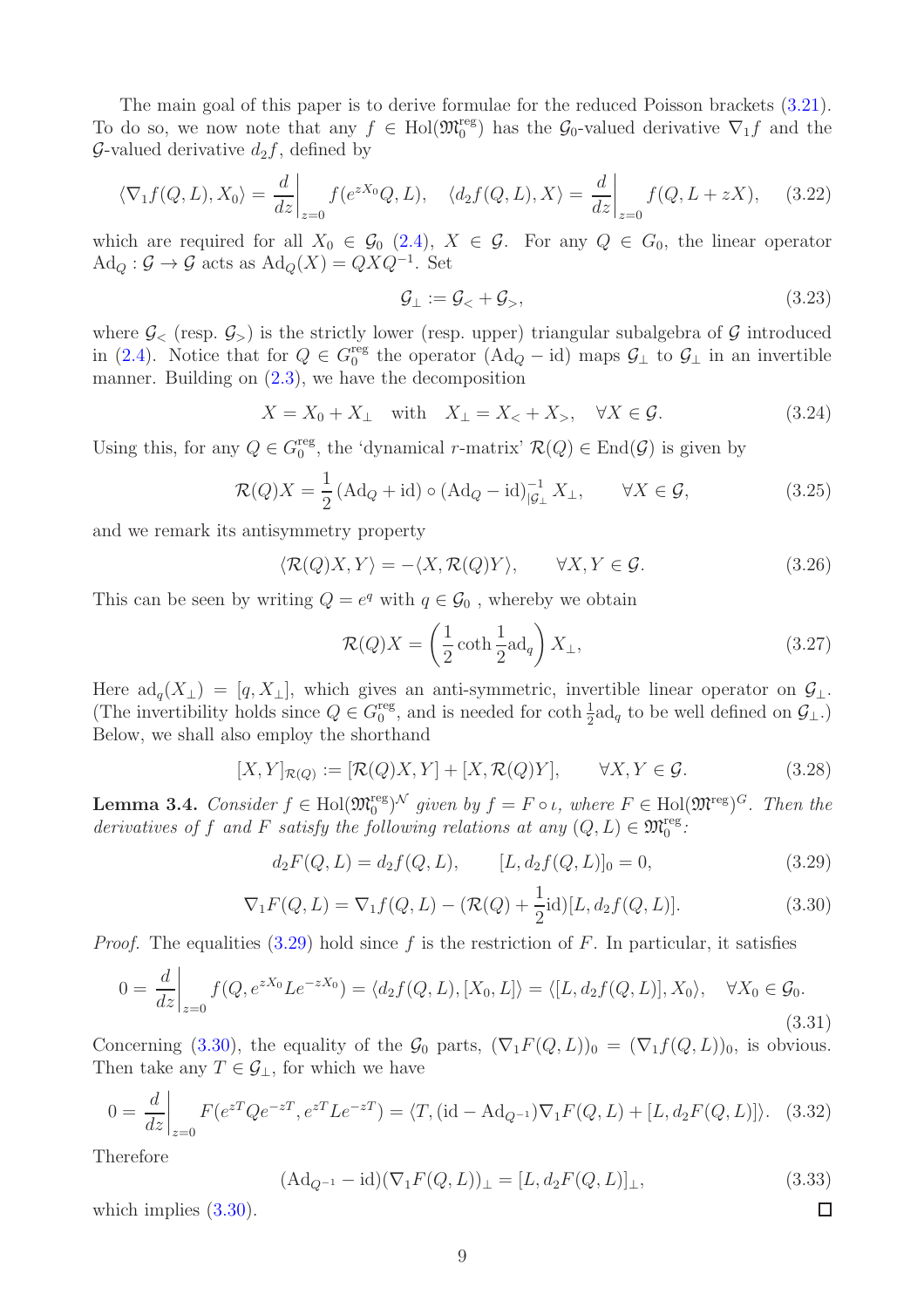<span id="page-9-0"></span>**Theorem 3.5.** For  $f, h \in Hol(\mathfrak{M})_{reg}$ , the reduced Poisson brackets defined by [\(3.21\)](#page-7-2) can be described explicitly as follows:

<span id="page-9-1"></span>
$$
\{f, h\}^{\text{red}}_1(Q, L) = \langle \nabla_1 f, d_2 h \rangle - \langle \nabla_1 h, d_2 f \rangle + \langle L, [d_2 f, d_2 h]_{\mathcal{R}(Q)} \rangle, \tag{3.34}
$$

and

<span id="page-9-2"></span>
$$
\{f, h\}^{\text{red}}_2(Q, L) = \frac{1}{2} \langle \nabla_1 f, \nabla_2 h + \nabla_2' h \rangle - \frac{1}{2} \langle \nabla_1 h, \nabla_2 f + \nabla_2' f \rangle
$$
\n
$$
+ \langle \nabla_2 f, \mathcal{R}(Q)(\nabla_2 h) \rangle - \langle \nabla_2' f, \mathcal{R}(Q)(\nabla_2' h) \rangle,
$$
\n(3.35)

where all derivatives are taken at  $(Q, L) \in \mathfrak{M}_0^{\text{reg}}$ , and the notation  $(2.10)$  is in force. These formulae qive two compatible Poisson brackets on  $Hol(\mathfrak{M})_{red}$ .

*Proof.* Let us begin with the first bracket, and note that at  $(Q, L) \in \mathfrak{M}^{\text{reg}}_0$  we have

$$
\langle \nabla_1 F, d_2 H \rangle = \langle \nabla_1 f, d_2 h \rangle - \langle \mathcal{R}(Q)[L, d_2 f], d_2 h \rangle - \frac{1}{2} \langle [L, d_2 f], d_2 h \rangle, \tag{3.36}
$$

since this follows from [\(3.30\)](#page-8-1). Now the third term together with the analogous one coming from  $-\langle \nabla_1 H, d_2 F \rangle$  cancel the last term of [\(2.12\)](#page-3-4). Taking advantage of [\(3.26\)](#page-8-2), the terms containing  $\mathcal{R}(Q)$  give the expression written in [\(3.34\)](#page-9-1).

Turning to the second bracket, we may start from [\(3.3\)](#page-6-4), which is valid for elements of Hol $(\mathfrak{M})^G$ . Using [\(3.30\)](#page-8-1) with  $[L, d_2f] = \nabla_2 f - \nabla_2' f$ , we can write

<span id="page-9-3"></span>
$$
\langle \nabla_1 F, \nabla_2' H + \nabla_2 H \rangle = \langle \nabla_1 f, \nabla_2' h + \nabla_2 h \rangle + \langle \mathcal{R}(Q)(\nabla_2' f - \nabla_2 f), \nabla_2' h + \nabla_2 h \rangle + \frac{1}{2} \langle \nabla_2' f - \nabla_2 f, \nabla_2' h + \nabla_2 h \rangle.
$$
 (3.37)

This holds at  $(Q, L)$ , since f, h are the restrictions of  $F, H \in Hol(\mathfrak{M})^G$ . We then combine [\(3.37\)](#page-9-3) with the second term in [\(3.3\)](#page-6-4). Collecting terms and using the antisymmetry [\(3.26\)](#page-8-2), we obtain

$$
\langle \mathcal{R}(Q)(\nabla_2' f - \nabla_2 f), \nabla_2' h + \nabla_2 h \rangle - \langle \mathcal{R}(Q)(\nabla_2 h' - \nabla_2 h), \nabla_2' f + \nabla_2 f \rangle
$$
  
= 2\langle \nabla\_2 f, \mathcal{R}(Q)(\nabla\_2 h) \rangle - 2\langle \nabla\_2' f, \mathcal{R}(Q)(\nabla\_2' h) \rangle. (3.38)

Moreover, we have

$$
\frac{1}{2}\langle \nabla_2' f - \nabla_2 f, \nabla_2' h + \nabla_2 h \rangle - \frac{1}{2}\langle \nabla_2' h - \nabla_2 h, \nabla_2' f + \nabla_2 f \rangle = \langle \nabla_2' f, \nabla_2 h \rangle - \langle \nabla_2' h, \nabla_2 f \rangle, \tag{3.39}
$$

which cancels the contribution of the last two terms of [\(3.3\)](#page-6-4). In conclusion, we see that the first and second lines in [\(3.37\)](#page-9-3) and their counterparts ensuring antisymmetry give the claimed formula  $(3.35)$ .

We know from Theorem [2.2](#page-4-0) that the original Poisson brackets on  $Hol(\mathfrak{M})$  are compatible, which means that their arbitrary linear combination  $\{ , \} := x \{ , \} _1+y \{ , \} _2$  satisfies the Jacobi identity. In particular, the Jacobi identity holds for elements of  $Hol(\mathfrak{M})^G$  as well. It is thus plain from Definition [3.3](#page-7-3) that the arbitrary linear combination  $\{\ ,\ \}^{\text{red}} = x\{\ ,\ \}^{\text{red}}_1 + y\{\ ,\ \}^{\text{red}}_2$ also satisfies the Jacobi identity. In this way, the compatibility of the two reduced Poisson brackets is inherited from the compatibility of the original Poisson brackets.  $\Box$ 

Remark 3.6. It can be shown that the formulae of Theorem [3.5](#page-9-0) give Poisson brackets on Hol $(\mathfrak{M}_0^{\text{reg}})^{\mathcal{N}}$  and on Hol $(\mathfrak{M}_0^{\text{reg}})^{G_0}$  as well. Indeed, we can repeat the reduction starting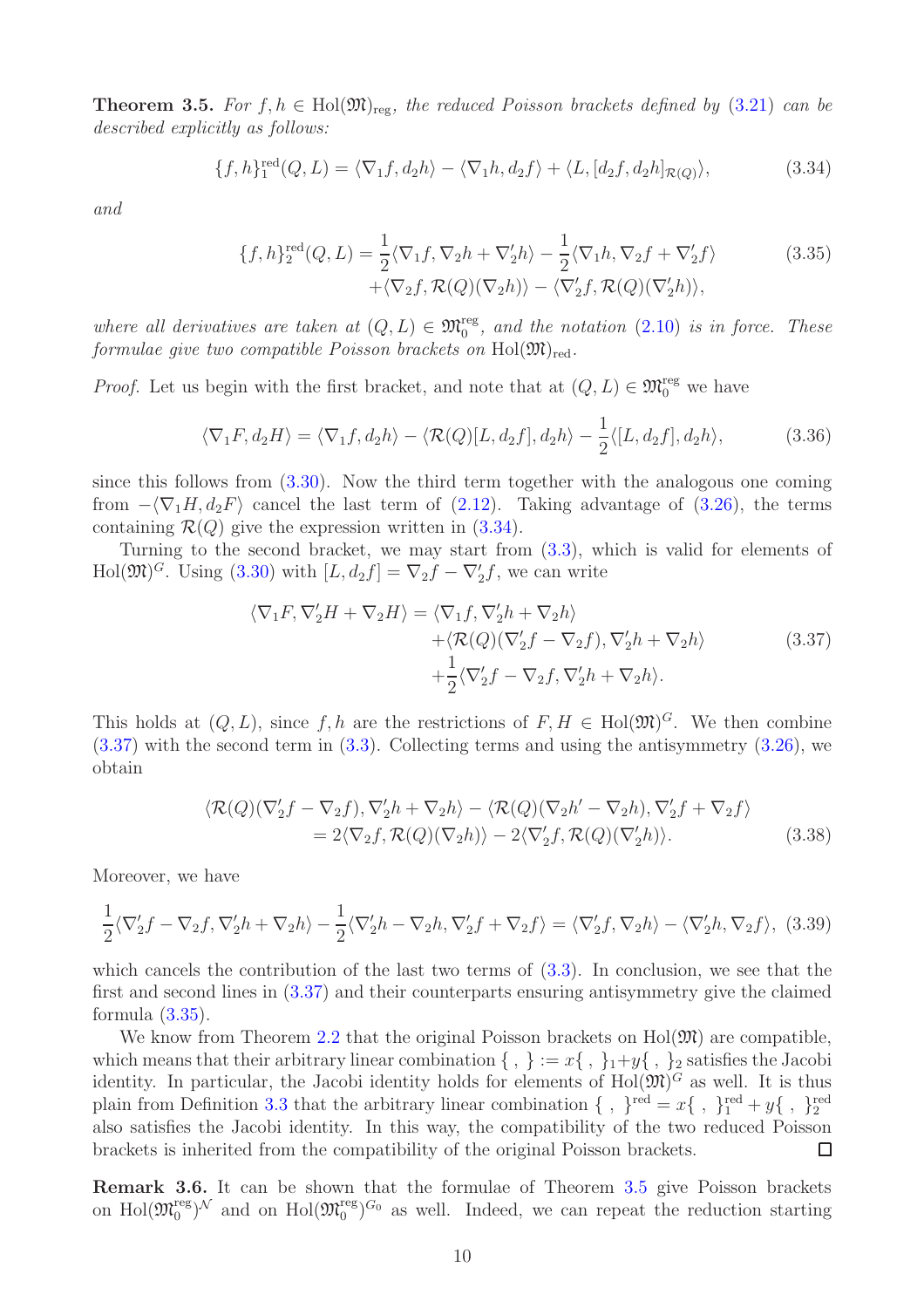from Hol $(\mathfrak{M}^{\text{reg}})^G$  using the map  $(3.19)$ , and this leads to the reduced Poisson brackets on  $\text{Hol}(\mathfrak{M}_0^{\text{reg}})^\mathcal{N}$ . Then the closure on  $\text{Hol}(\mathfrak{M}_0^{\text{reg}})^{G_0}$  follows from  $(3.14)$  and the local nature of the Poisson brackets. Because of  $(3.14)$ , the quotient by  $\mathcal N$  can be taken in two steps,

$$
\mathfrak{M}_0^{\text{reg}}/\mathcal{N} = (\mathfrak{M}_0^{\text{reg}}/G_0)/S_n. \tag{3.40}
$$

Since the action of  $S_n$  is free, the Poisson structure on  $\mathfrak{M}_0^{\text{reg}}/\mathcal{N}$ , which carries the functions  $\text{Hol}(\mathfrak{M}_0^{\text{reg}})^\mathcal{N}$ , lifts to a Poisson structure on  $\mathfrak{M}_0^{\text{reg}}/G_0$ , whose ring of functions is  $\text{Hol}(\mathfrak{M}_0^{\text{reg}})^{G_0}$ .

Now we turn to the reduction of the Hamiltonian vector fields [\(2.28\)](#page-5-1) to vector fields on  $\mathfrak{M}_0^{\text{reg}}$ . There are two ways to proceed. One may either directly associate vector fields to the reduced Hamiltonians using the reduced Poisson brackets, or can suitably 'project' the original Hamiltonian vector fields. Of course, the two methods lead to the same result.

We apply the first method to the reduced Hamiltonians  $h_m := H_m \circ \iota \in Hol(\mathfrak{M})_{\text{red}}$ , which are given by

<span id="page-10-2"></span>
$$
h_m(Q, L) = \frac{1}{m} \text{tr}(L^m).
$$
\n(3.41)

We have to find the vector fields  $Y_m^i$  on  $\mathfrak{M}_0^{\text{reg}}$  that satisfy

<span id="page-10-1"></span>
$$
Y_m^i[f] = \{f, h_m\}_i^{\text{red}}, \quad \forall f \in \text{Hol}(\mathfrak{M})_{\text{red}}, \quad i = 1, 2. \tag{3.42}
$$

These vector fields are not unique, since one may add any vector field to  $Y_m^i$  that is tangent to the orbits of the residual gauge transformations belonging to the group  $G_0$ . This ambiguity does not effect the derivatives of the elements of  $Hol(\mathfrak{M})_{\rm red}$ , and we may call any  $Y_m^i$  satisfying  $(3.42)$  the reduced Hamiltonian vector field associated with  $h_m$  and the respective Poisson bracket.

Now a vector field Y on  $\mathfrak{M}_0^{\text{reg}}$  is characterized by the corresponding derivatives of the evaluation functions that map  $\mathfrak{M}_0^{\text{reg}} \ni (Q, L)$  to Q and L, respectively. We denote these derivatives by  $Y[Q]$  and  $Y[L]$ . Then, for any  $f \in Hol(\mathfrak{M}_0^{\text{reg}})$ , the chain rule gives

$$
Y[f] = \langle \nabla_1 f, Q^{-1} Y[Q] \rangle + \langle d_2 f, Y[L] \rangle.
$$
\n(3.43)

<span id="page-10-0"></span>**Proposition 3.7.** For all  $m \in \mathbb{N}$ , the reduced Hamiltonian vector fields  $Y_m^i$  [\(3.42\)](#page-10-1) can be specified by the formulae

$$
Y_{m+1}^1[Q] = Y_m^2[Q] = (L^m)_0 Q \quad and \quad Y_{m+1}^1[L] = Y_m^2[L] = [\mathcal{R}(Q)L^m, L]. \tag{3.44}
$$

*Proof.* It is enough to verify that any  $f \in Hol(\mathfrak{M})_{red}$  and  $h_m$  [\(3.41\)](#page-10-2), for  $m \in \mathbb{N}$ , satisfy

<span id="page-10-3"></span>
$$
\{f, h_{m+1}\}_{\text{red}}^1(Q, L) = \{f, h_m\}_{2}^{\text{red}}(Q, L) = \langle \nabla_1 f(Q, L), (L^m)_0 \rangle + \langle d_2 f(Q, L), [\mathcal{R}(Q)L^m, L] \rangle.
$$
\n(3.45)

To obtain this, note that

$$
d_2h_{m+1}(Q, L) = \nabla_2 h_m(Q, L) = \nabla_2 h_m(Q, L) = L^m.
$$
\n(3.46)

Because of [\(3.29\)](#page-8-0), these relations of the derivatives reflect those that appeared in the proof of Proposition [2.4.](#page-5-0) Putting them into [\(3.34\)](#page-9-1) gives the claim for  $\{f, h_{m+1}\}_{\text{red}}^1$ , since

$$
\langle L, [d_2 f(Q, L), L^m]_{\mathcal{R}(Q)} \rangle = \langle d_2 f(Q, L), [\mathcal{R}(Q) L^m, L] \rangle.
$$
 (3.47)

To get  $\{f, h_m\}_2^{\text{red}}$ , we also use that  $\nabla_2 f - \nabla_2' f = [L, d_2 f]$ . Then the identity

$$
\langle \nabla_2 f(Q, L) - \nabla_2' f(Q, L), \mathcal{R}(Q) L^m \rangle = \langle [L, d_2 f(Q, L)], \mathcal{R}(Q) L^m \rangle = \langle d_2 f(Q, L), [\mathcal{R}(Q) L^m, L] \rangle
$$
\n(3.48)

\n(3.45).

implies [\(3.45\)](#page-10-3).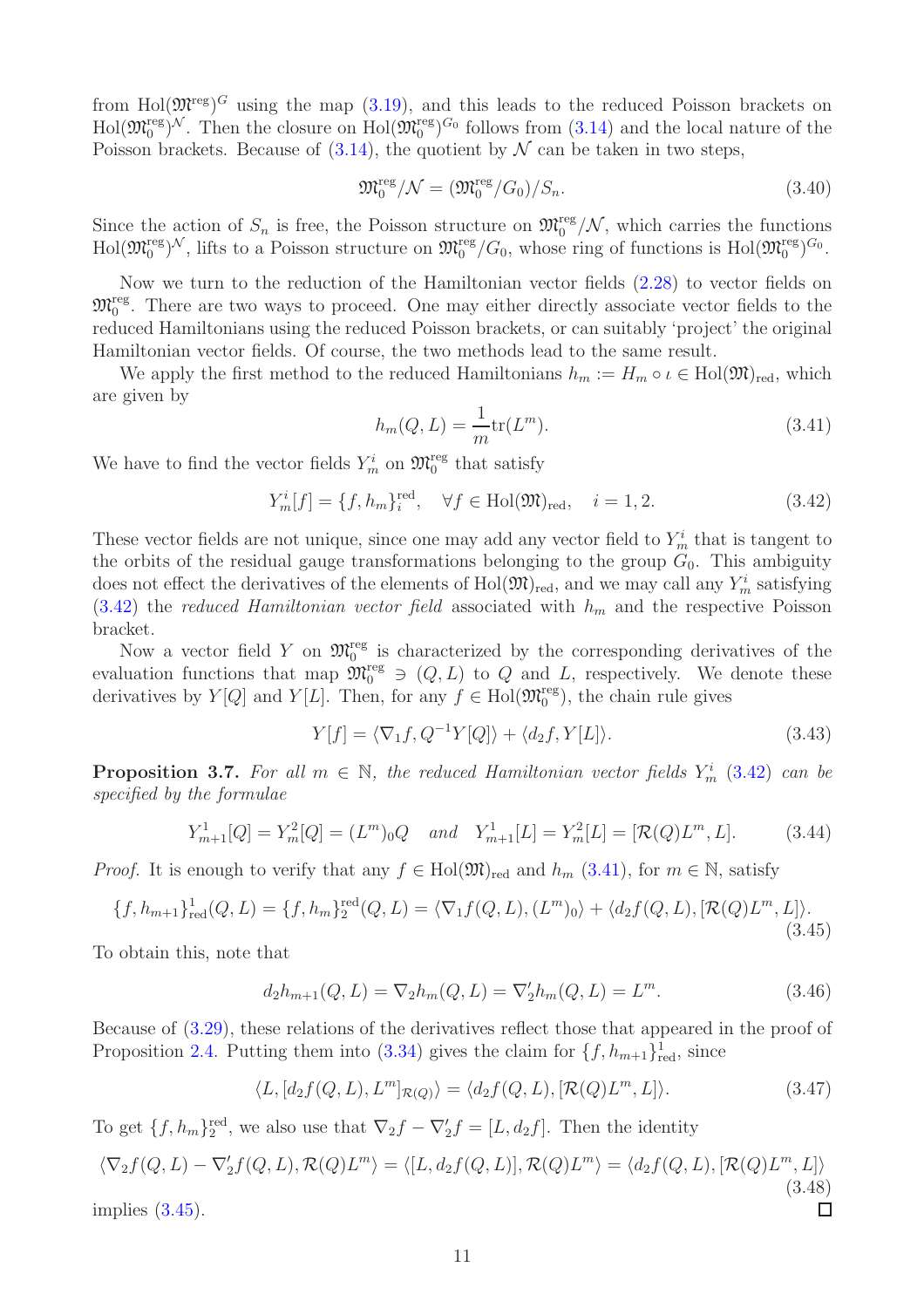We conclude from Proposition [3.7](#page-10-0) that the evolutional vector fields on  $\mathfrak{M}^{\text{reg}}_0$  that underlie the equations [\(1.1\)](#page-1-1) induce commuting bi-Hamiltonian derivations of the commutative algebra of functions  $Hol(\mathfrak{M})_{\text{red}}$ . In this sense, the holomorphic spin Sutherland hierarchy [\(1.1\)](#page-1-1) possesses a bi-Hamiltonian structure. It is worth noting that the same statement holds if we replace  $Hol(\mathfrak{M})_{\text{red}}$  by either of the two spaces of functions in the chain [\(3.17\)](#page-7-5). According to [\(3.19\)](#page-7-0), Hol $(\mathfrak{M}^{\text{reg}}_0)$ <sup>N</sup> arises by considering the invariants Hol $(\mathfrak{M}^{\text{reg}})^G$  instead of Hol $(\mathfrak{M})^G$ . However, it is the latter space that should be regarded as the proper algebra of functions on the quotient  $\mathfrak{M}/G$  that inherits complete flows from the bi-Hamiltonian hierarchy on  $\mathfrak{M}$ . According to general principles [\[20\]](#page-19-5), the flows on the singular Poisson space  $\mathfrak{M}/G$  are just the projections of the unreduced flows displayed explicitly in [\(2.29\)](#page-5-2).

#### <span id="page-11-0"></span>4 Recovering the real forms

It is interesting to see how the bi-Hamiltonian structures of the real forms of the system [\(1.1\)](#page-1-1), described in [\[12,](#page-18-6) [13\]](#page-18-7), can be recovered from the complex holomorphic case. First, let us consider the hyperbolic real form which is obtained by taking  $Q$  to be a real, positive matrix,  $Q = e^q$  with a real diagonal matrix q, and L to be a Hermitian matrix. This means that we replace  $\mathfrak{M}^{\text{reg}}_0$  by the 'real slice'

<span id="page-11-2"></span>
$$
\mathbb{R}\mathfrak{M}_0^{\text{reg}} := \{ (Q, L) \in \mathfrak{M}_0^{\text{reg}} \mid Q_i = e^{q_i}, q_i \in \mathbb{R}, L^{\dagger} = L \}
$$
\n
$$
(4.1)
$$

and consider the *real* functions belonging to  $C^{\infty}(\Re \mathfrak{M}_0^{\text{reg}})^{\mathbb{T}^n}$ , where  $\mathbb{T}^n$  is the unitary subgroup of  $G_0$ . For such a function<sup>[1](#page-11-1)</sup>, say f, we can take  $\nabla_1 f$  to be a real diagonal matrix and  $d_2 f$  to be a Hermitian matrix. In fact, in [\[12\]](#page-18-6) we applied

$$
\langle X, Y \rangle_{\mathbb{R}} := \Re \langle X, Y \rangle \tag{4.2}
$$

and defined the derivatives by

<span id="page-11-6"></span>
$$
\langle \delta q, \nabla_1 f \rangle_{\mathbb{R}} + \langle \delta L, d_2 f \rangle_{\mathbb{R}} := \frac{d}{dt} \bigg|_{t=0} f(e^{t \delta q} Q, L + t \delta L), \tag{4.3}
$$

where  $t \in \mathbb{R}$ ,  $\delta q$  is an arbitrary real-diagonal matrix and  $\delta L$  is an arbitrary Hermitian matrix. Notice that the definitions entail

$$
\langle \delta q, \nabla_1 f \rangle_{\mathbb{R}} + \langle \delta L, d_2 f \rangle_{\mathbb{R}} = \langle \delta q, \nabla_1 f \rangle + \langle \delta L, d_2 f \rangle, \tag{4.4}
$$

and, with  $\nabla_2 f \equiv L d_2 f$ ,

<span id="page-11-4"></span>
$$
\nabla_2' f \equiv (d_2 f) L = (L d_2 f)^\dagger = (\nabla_2 f)^\dagger. \tag{4.5}
$$

<span id="page-11-7"></span>**Proposition 4.1.** If we consider  $f, h \in C^{\infty}(\Re \mathfrak{M}_{0}^{\text{reg}})^{\mathbb{T}^{n}}$  with [\(4.1\)](#page-11-2) and insert their derivatives as defined above into the right-hand sides of the formulae of Theorem [3.5,](#page-9-0) then we obtain the following real Poisson brackets:

<span id="page-11-3"></span>
$$
\{f,h\}_{1}^{\Re}(Q,L) = \langle \nabla_1 f,d_2 h \rangle_{\Re} - \langle \nabla_1 h,d_2 f \rangle_{\Re} + \langle L,[d_2 f,d_2 h]_{\mathcal{R}(Q)} \rangle_{\Re},\tag{4.6}
$$

and

<span id="page-11-5"></span>
$$
\{f,h\}_{2}^{\Re}(Q,L) = \langle \nabla_1 f, \nabla_2 h \rangle_{\Re} - \langle \nabla_1 h, \nabla_2 f \rangle_{\Re} + 2 \langle \nabla_2 f, \mathcal{R}(Q)(\nabla_2 h) \rangle_{\Re},\tag{4.7}
$$

which reproduce the real bi-Hamiltonian structure given in Theorem 1 of [\[12\]](#page-18-6).

<span id="page-11-1"></span><sup>&</sup>lt;sup>1</sup>We could also consider real-analytic functions.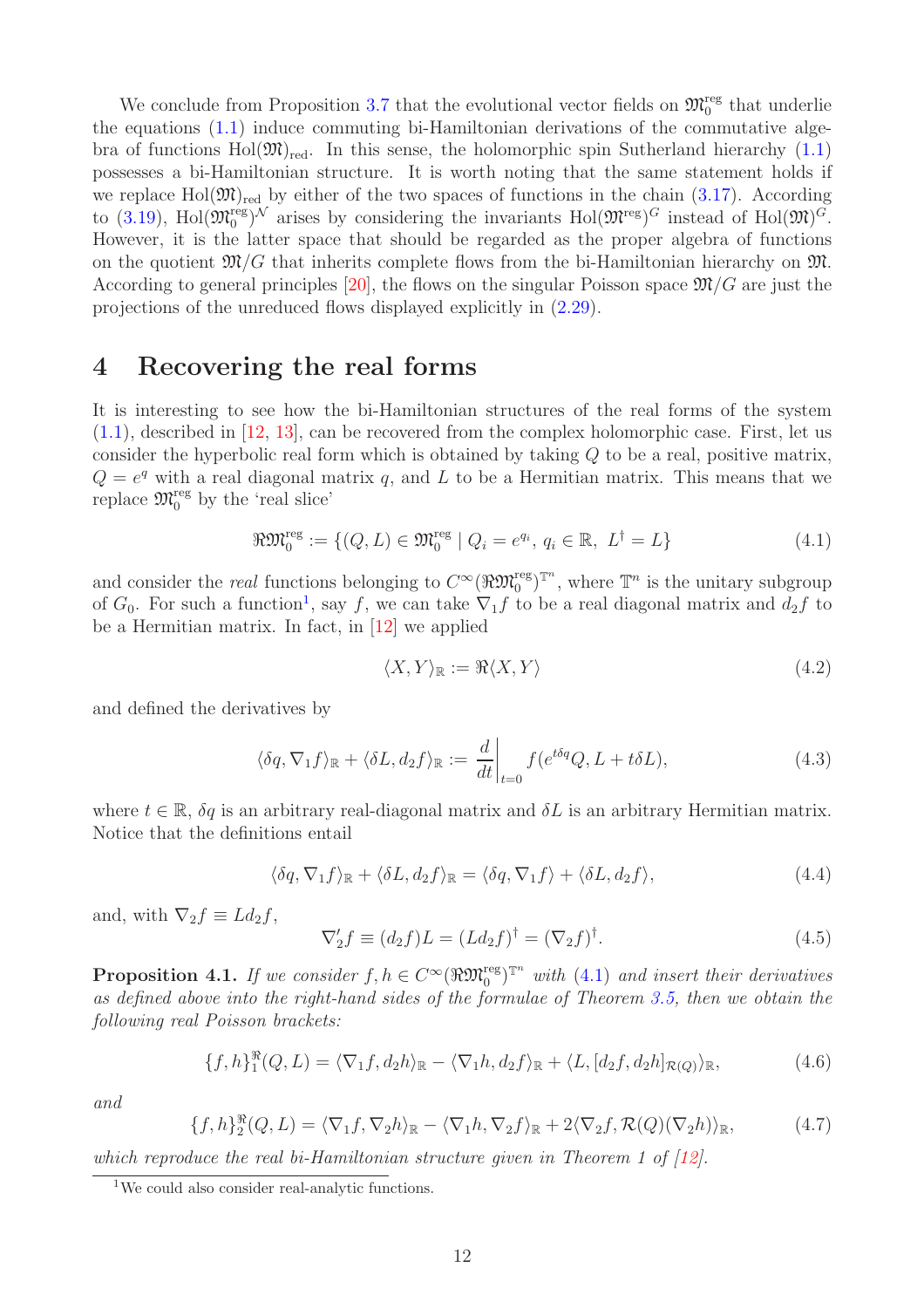Proof. The proof relies on the identity

<span id="page-12-0"></span>
$$
\mathcal{R}(Q)(X^{\dagger}) = -(\mathcal{R}(Q)X)^{\dagger}, \quad \forall X \in \mathcal{G}.
$$
 (4.8)

This can be seen, for example, from the formula  $(3.27)$ , since

<span id="page-12-1"></span>
$$
ad_q X^{\dagger} = [q, X^{\dagger}] = -[q, X]^{\dagger} = -(ad_q X)^{\dagger}, \qquad \forall X \in \mathcal{G}, \tag{4.9}
$$

because in the present case  $q$  is a real diagonal matrix. To deal with the first bracket, note that  $\langle \nabla_1 f, d_2 h \rangle = \langle \nabla_1 f, d_2 h \rangle_{\mathbb{R}}$  as both  $\nabla_1 f$  and  $d_2 h$  are Hermitian. By using [\(4.8\)](#page-12-0) and the definition [\(3.28\)](#page-8-4), we see that  $[d_2f, d_2h]_{\mathcal{R}(Q)}$  is Hermitian as well, and thus

$$
\langle L, [d_2f, d_2h]_{\mathcal{R}(Q)} \rangle = \langle L, [d_2f, d_2h]_{\mathcal{R}(Q)} \rangle_{\mathbb{R}}.
$$
\n(4.10)

Consequently, we obtain the formula [\(4.6\)](#page-11-3) from [\(3.34\)](#page-9-1)

Turning to the second bracket, the equality  $\nabla'_2 h = (\nabla_2 h)^{\dagger}$  [\(4.5\)](#page-11-4) implies

$$
\frac{1}{2}\langle \nabla_1 f, \nabla_2 h + \nabla_2 h \rangle = \frac{1}{2}\langle \nabla_1 f, \nabla_2 h \rangle + \frac{1}{2}\langle (\nabla_1 f)^{\dagger}, (\nabla_2 h)^{\dagger} \rangle = \langle \nabla_1 f, \nabla_2 h \rangle_{\mathbb{R}},\tag{4.11}
$$

simply because  $\langle X, Y \rangle^* = \langle X^{\dagger}, Y^{\dagger} \rangle$  holds for all  $X, Y \in \mathcal{G}$ . Thus the first line of [\(3.35\)](#page-9-2) correctly gives the first two terms of  $(4.7)$ . Moreover, on account of  $(4.5)$  and  $(4.8)$ , we obtain

$$
\langle \nabla_2 f, \mathcal{R}(Q)(\nabla_2 h) \rangle - \langle \nabla'_2 f, \mathcal{R}(Q)(\nabla'_2 h) \rangle
$$
\n
$$
= \langle \nabla_2 f, \mathcal{R}(Q)(\nabla_2 h) \rangle + \langle (\nabla_2 f)^{\dagger}, (\mathcal{R}(Q)(\nabla_2 h))^{\dagger} \rangle = 2 \langle \nabla_2 f, \mathcal{R}(Q)(\nabla_2 h) \rangle_{\mathbb{R}}.
$$
\n(4.12)

Therefore,  $(3.35)$  gives  $(4.7)$ .

Comparison with Theorem 1 in  $[12]$  shows that the formulae  $(4.6)$  and  $(4.7)$  reproduce the real bi-Hamiltonian structure derived in that paper. We remark that our  $d_2f(4.3)$  $d_2f(4.3)$  was denoted  $\nabla_2 f$ , and our variable q corresponds to 2q in [\[12\]](#page-18-6). Taking this into account, the Poisson brackets of Proposition [4.1,](#page-11-7) multiplied by an overall factor 2, give precisely the Poisson brackets of [\[12\]](#page-18-6).  $\Box$ 

The real form treated above yields the hyperbolic spin Sutherland model, and now we deal with the trigonometric case. For this purpose, we introduce the alternative real slice

<span id="page-12-2"></span>
$$
\mathcal{R}'\mathfrak{M}_0^{\text{reg}} := \{ (Q, L) \in \mathfrak{M}_0^{\text{reg}} \mid Q_j = e^{\mathrm{i}q_j}, q_j \in \mathbb{R}, L^{\dagger} = L \}
$$
(4.13)

and consider the *real* functions belonging to  $C^{\infty}(\mathcal{H}^{\prime}\mathfrak{M}_{0}^{\text{reg}})^{\mathbb{T}^{n}}$ . A bi-Hamiltonian structure on this space of functions was derived in  $[13]$ , where we used the pairing

$$
\langle X, Y \rangle_{\mathbb{I}} := \Im \langle X, Y \rangle \tag{4.14}
$$

and defined the derivatives  $D_1 f$ , which is a real diagonal matrix, and  $D_2 f$ , which is an anti-Hermitian matrix, by the requirement

$$
\langle i\delta q, D_1 f \rangle_{\mathbb{I}} + \langle \delta L, D_2 f \rangle_{\mathbb{I}} := \frac{d}{dt} \bigg|_{t=0} f(e^{t i \delta q} Q, L + t \delta L), \tag{4.15}
$$

where  $t \in \mathbb{R}$ ,  $\delta q$  is an arbitrary real-diagonal matrix and  $\delta L$  is an arbitrary Hermitian matrix. It is readily seen that

$$
\langle i\delta q, D_1 f \rangle_{\mathbb{I}} + \langle \delta L, D_2 f \rangle_{\mathbb{I}} = \langle i\delta q, -iD_1 f \rangle + \langle \delta L, -iD_2 f \rangle, \tag{4.16}
$$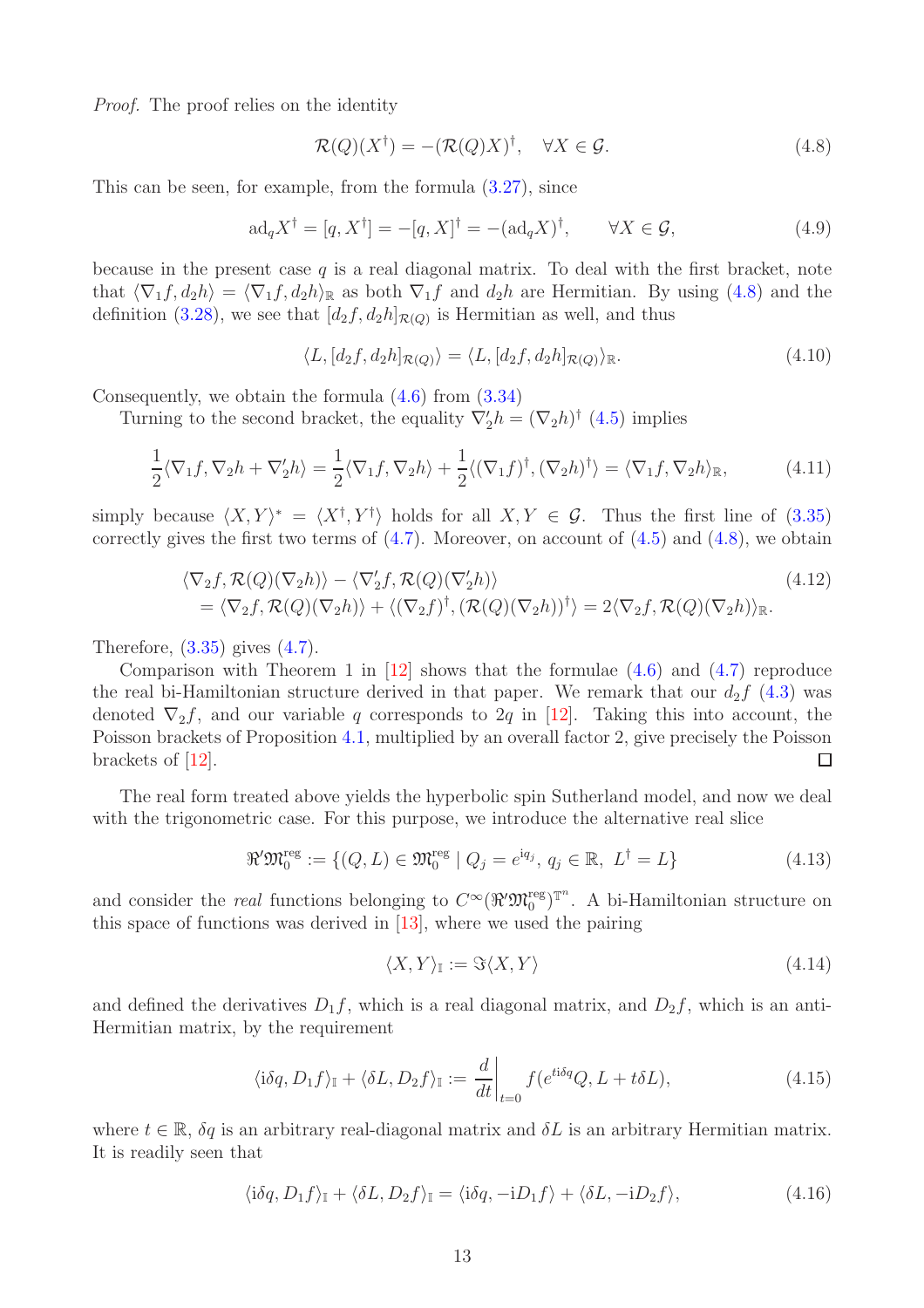and comparison with [\(2.8\)](#page-3-5) motivates the definitions

<span id="page-13-1"></span>
$$
\nabla_1 f := -iD_1 f, \quad d_2 f := -iD_2 f. \tag{4.17}
$$

This implies that  $\nabla_2 f := L d_2 f$  and  $\nabla'_2 f := (d_2 f) L$  satisfy  $(4.5)$  in this case as well. An important difference is that instead of [\(4.8\)](#page-12-0) in the present case we have

<span id="page-13-2"></span>
$$
\mathcal{R}(Q)X^{\dagger} = (\mathcal{R}(Q)X)^{\dagger}, \qquad \forall X \in \mathcal{G}, \tag{4.18}
$$

because in  $(3.27)$  q gets replaced by iq with a real q, and then instead of  $(4.9)$  we have  $\mathrm{ad}_{\mathrm{i}q}X^{\dagger}=(\mathrm{ad}_{\mathrm{i}q}X)^{\dagger}.$ 

**Proposition 4.2.** If we consider  $f, h \in C^{\infty}(\Re^{\prime}\mathfrak{M}_{0}^{\text{reg}})^{\mathbb{T}^{n}}$  with [\(4.13\)](#page-12-2) and insert their derivatives as defined in [\(4.17\)](#page-13-1) into the right-hand sides of the formulae of Theorem [3.5,](#page-9-0) then we obtain the following purely imaginary Poisson brackets:

<span id="page-13-3"></span>
$$
\{f,h\}^{\mathbb{I}}_{1}(Q,L)=-\mathrm{i}(\langle D_{1}f,D_{2}h\rangle_{\mathbb{I}}-\langle D_{1}h,D_{2}f\rangle_{\mathbb{I}}+\langle L,[D_{2}f,D_{2}h]_{\mathcal{R}(Q)}\rangle_{\mathbb{I}}),\tag{4.19}
$$

and

<span id="page-13-4"></span>
$$
\{f,h\}_{2}^{\mathbb{I}}(Q,L) = -i(\langle D_1f, LD_2h\rangle_{\mathbb{I}} - \langle D_1h, LD_2f\rangle_{\mathbb{I}} + 2\langle LD_2f, \mathcal{R}(Q)(LD_2h)\rangle_{\mathbb{I}}). \tag{4.20}
$$

Then  $\mathrm{i} \{f,h\}^{\mathbb{I}}_1$  $_{1}^{\mathbb{I}}$  and  $\mathrm{i}\lbrace f,h\rbrace_{2}^{\mathbb{I}}$  $\frac{1}{2}$  reproduce the real bi-Hamiltonian structure given in Theorem 4.5 of [\[13\]](#page-18-7).

Proof. We detail only the first bracket, for which the first term of [\(3.34\)](#page-9-1) gives

$$
\langle \nabla_1 f, d_2 h \rangle = -\langle D_1 f, D_2 h \rangle = -i \langle D_1 f, D_2 h \rangle_{\mathbb{I}}, \tag{4.21}
$$

since  $\langle D_1f, D_2h \rangle$  is purely imaginary. The second term of [\(3.35\)](#page-9-2) is similar, and the third term gives

$$
\langle L, [d_2f, d_2h]_{\mathcal{R}(Q)} \rangle = -\langle L, [D_2f, D_2h]_{\mathcal{R}(Q)} \rangle = -i \langle L, [D_2f, D_2h]_{\mathcal{R}(Q)} \rangle_{\mathbb{I}},\tag{4.22}
$$

since  $[D_2f, D_2h]_{\mathcal{R}(Q)}$  is anti-Hermitian. To see this, we use  $(3.28)$  noting that  $D_2f$  and, by  $(4.18), \mathcal{R}(Q)(D_2f)$  $(4.18), \mathcal{R}(Q)(D_2f)$  are anti-Hermitian (and the same for h). Collecting terms, the formula  $(4.19)$  is obtained. The proof of  $(4.20)$  is analogous to the calculation presented in the proof of  $(4.7)$ . The difference arises from the fact that now we have  $(4.18)$  instead of  $(4.8)$ . The last statement of the proposition is a matter of obvious comparison with the formulae of Theorem 4.5 of [\[13\]](#page-18-7) (but one should note that what we here call  $D_2f$  was denoted  $d_2f$  in that paper, and  $\langle , \rangle_{\mathbb{I}}$  was denoted  $\langle , \rangle$ ).  $\Box$ 

# <span id="page-13-0"></span>5 Conclusion

In this paper we developed a bi-Hamiltonian interpretation for the system of holomorphic evolution equations [\(1.1\)](#page-1-1). The bi-Hamiltonian structure was found by interpreting this hierarchy as the Poisson reduction of a bi-Hamiltonian hierarchy on the holomorphic cotangent bundle  $T^*\text{GL}(n,\mathbb{C})$ , described by Theorems [2.1,](#page-3-0) [2.2](#page-4-0) and Proposition [2.4.](#page-5-0) Our main result is given by Theorem [3.5](#page-9-0) together with Proposition [3.7,](#page-10-0) which characterize the reduced bi-Hamiltonian hierarchy. Then we reproduced our previous results on real forms of the system [\[12,](#page-18-6) [13\]](#page-18-7) by considering real slices of the holomorphic reduced phase space.

The first reduced Poisson structure and the associated interpretation as a spin Sutherland model is well known, and it is also known that the restrictions of the system to generic symplectic leaves of  $T^*\text{GL}(n,\mathbb{C})/\text{GL}(n,\mathbb{C})$  are integrable in the degenerate sense [\[21\]](#page-19-2). Experience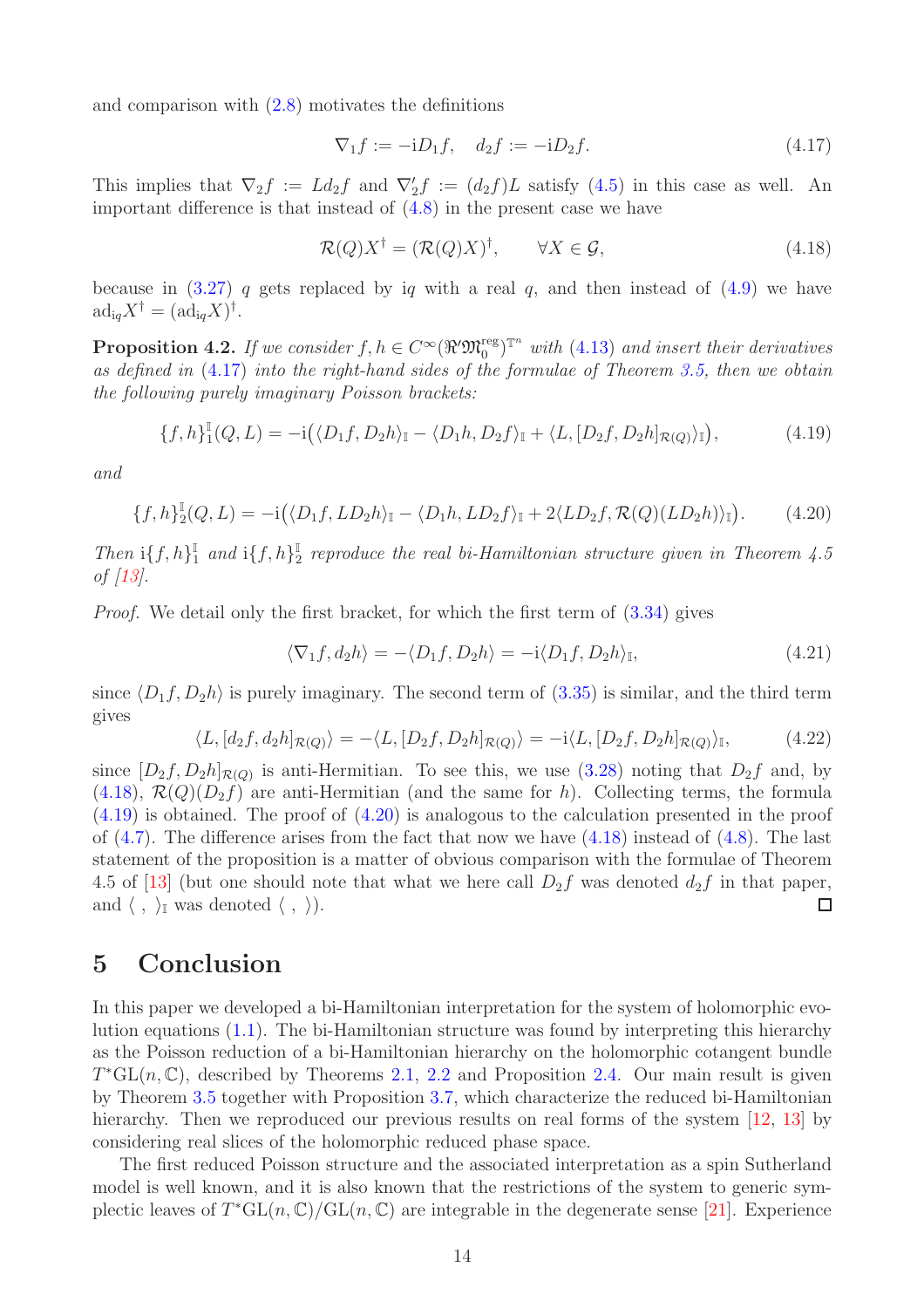with the real forms [\[13\]](#page-18-7) indicates that the second Poisson structure should be tied in with a relation of the reduced system to spin Ruijsenaars–Schneider models, and degenerate integrability should also hold on the corresponding symplectic leaves. We plan to come back to this issue elsewhere. We remark in passing that although  $T^*GL(n,\mathbb{C})/GL(n,\mathbb{C})$  is not a manifold, this does not cause any serious difficulty, since it still can be decomposed as a disjoint union of symplectic leaves. This follows from general results on singular Hamiltonian reduction [\[20\]](#page-19-5).

We finish by highlighting a few open problems for future work. First, it could be interesting to explore degenerate integrability directly on the Poisson space  $T^*\mathrm{GL}(n,\mathbb{C})/\mathrm{GL}(n,\mathbb{C}),$ suitably adapting the formalism of the paper [\[15\]](#page-18-12). Second, we wish to gain a better conceptual understanding of the process whereby one goes from holomorphic Poisson spaces and integrable systems to their real forms, and apply it to our case. The results of the recent study [\[3\]](#page-17-2) should be relevant in this respect. Finally, it is a challenge to generalize our construction from the hyperbolic/trigonometric case to elliptic systems. The existence of a bi-Hamiltonian structure for the elliptic spin Calogero–Moser system appears to follow from the existence of such a structure for an integrable elliptic top on  $GL(n,\mathbb{C})$  [\[14\]](#page-18-13) via the symplectic Hecke correspondence [\[16,](#page-18-14) [19\]](#page-18-15).

Acknowledgements. I wish to thank Maxime Fairon for several useful remarks on the manuscript. I am also grateful to Mikhail Olshanetsky for drawing my attention to relevant references. This work was supported by the NKFIH research grant K134946, and was also supported partially by the Project GINOP-2.3.2-15-2016-00036 co-financed by the European Regional Development Fund and the budget of Hungary.

### <span id="page-14-0"></span>A The origin of the second Poisson bracket on  $G \times \mathcal{G}$

In this appendix we outline how the Poisson bracket  $\{\ ,\ \}_2$  [\(2.13\)](#page-3-1) arises from the standard Poisson bracket [\[23\]](#page-19-3) on the Heisenberg double of the  $GL(n, \mathbb{C})$  Poisson–Lie group.

We start with the complex Lie group  $G \times G$  and denote its elements as pairs  $(g_1, g_2)$ . We equip the corresponding Lie algebra  $\mathcal{G} \oplus \mathcal{G}$  with the nondegenerate bilinear form  $\langle , \rangle_2$ , given by

<span id="page-14-1"></span>
$$
\langle (X_1, X_2), (Y_1, Y_2) \rangle_2 := \langle X_1, Y_1 \rangle - \langle X_2, Y_2 \rangle \tag{A.1}
$$

for all  $(X_1, X_2)$  and  $(Y_1, Y_2)$  from  $\mathcal{G} \oplus \mathcal{G}$ . Then we have the isotropic subalgebras,

<span id="page-14-4"></span>
$$
\mathcal{G}^{\delta} := \{ (X, X) \mid X \in \mathcal{G} \},\tag{A.2}
$$

and

<span id="page-14-3"></span>
$$
\mathcal{G}^* := \{ (r_+(X), r_-(X)) \mid \forall X \in \mathcal{G} \}. \tag{A.3}
$$

Recall that  $r_{\pm}$  are defined in [\(2.6\)](#page-3-6), and note that  $\mathcal{G} \oplus \mathcal{G}$  is the vector space direct sum of the disjunct subspaces  $\mathcal{G}^{\delta}$  and  $\mathcal{G}^*$ ;  $\mathcal{G}^{\delta}$  is isomorphic to  $\mathcal{G}$ , and  $\mathcal{G}^*$  can be regarded as its linear dual space. We also introduce the corresponding subgroups of  $G \times G$ ,

$$
G^{\delta} := \{ g_{\delta} \mid g_{\delta} := (g, g), g \in G \}, \tag{A.4}
$$

and

<span id="page-14-2"></span>
$$
G^* = \left\{ g_* \mid g_* := \left( g_> g_0, \left( g_0 g_< \right)^{-1} \right), \ g_> \in G_>, \ g_0 \in G_0, \ g_< \in G_< \right\},\tag{A.5}
$$

where  $G_{>}, G_{<}$  and  $G_{0}$  are the connected subgroups of G associated with the Lie subalgebras in the decomposition  $(2.4)$ . That is,  $G_0$  contains the diagonal, invertible complex matrices,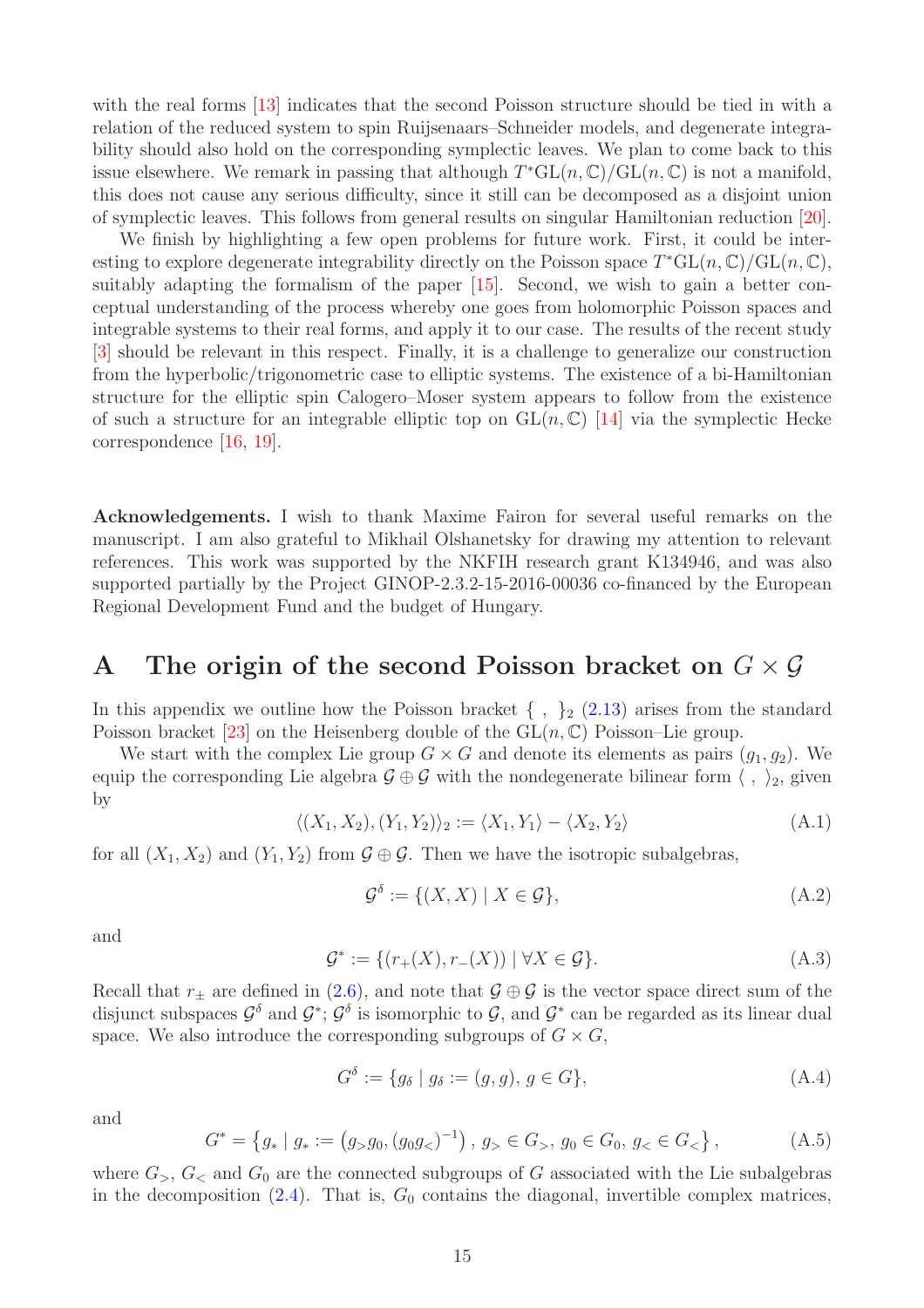and  $G<sub>></sub>$  (resp.  $G$ ) consists of the upper triangular (resp. lower triangular) complex matrices whose diagonal entries are all equal to 1.

In order to describe the pertinent Poisson structures, we need the Lie algebra valued derivatives of holomorphic functions. For  $\mathcal{F} \in Hol(G \times G)$ , we denote its  $\mathcal{G} \oplus \mathcal{G}$ -valued leftand right-derivatives, respectively, by  $\mathcal{DF}$  and  $\mathcal{D}'\mathcal{F}$ . For example, we have

$$
\langle (X_1, X_2), \mathcal{DF}(g_1, g_2) \rangle_2 := \frac{d}{dz} \bigg|_{z=0} \mathcal{F}(e^{zX_1}g_1, e^{zX_2}g_2), \tag{A.6}
$$

where  $z \in \mathbb{C}$  and  $(X_1, X_2)$  runs over  $\mathcal{G} \oplus \mathcal{G}$ . Defined using  $\langle , \rangle_2$ , a holomorphic function  $\phi$ on  $G^{\delta}$  has the  $\mathcal{G}^*$ -valued left- and right-derivatives,  $D\phi$  and  $D'\phi$ . Analogously, the left- and right-derivatives  $D\chi$  and  $D'\chi$  of  $\chi \in Hol(G^*)$  are  $\mathcal{G}^{\delta}$ -valued.

Now we recall [\[23\]](#page-19-3) that  $G \times G$  carries two natural Poisson brackets, which are given by

<span id="page-15-1"></span>
$$
\{\mathcal{F},\mathcal{H}\}_{\pm} := \langle \mathcal{DF}, R\mathcal{D}\mathcal{H}\rangle_2 \pm \langle \mathcal{D}'\mathcal{F}, R\mathcal{D}'\mathcal{H}\rangle_2, \tag{A.7}
$$

where  $R := \frac{1}{2} (P_{\mathcal{G}^{\delta}} - P_{\mathcal{G}^*})$  with the projections  $P_{\mathcal{G}^{\delta}}$  onto  $\mathcal{G}^{\delta}$  and  $P_{\mathcal{G}^*}$  onto  $\mathcal{G}^*$  defined via the vector space direct sum  $\mathcal{G} \oplus \mathcal{G} = \mathcal{G}^{\delta} + \mathcal{G}^*$ . The minus bracket is called the Drinfeld double bracket, and the plus one the Heisenberg double bracket. The former makes  $G \times G$  into a Poisson–Lie group, having the Poisson submanifolds  $G^{\delta}$  and  $G^*$ , and the latter is symplectic in a neighbourhood of the identity.

Let us consider an open neighbourhood of the identity in  $G \times G$  whose elements can be factorized as

$$
(g_1, g_2) = g_{\delta L} g_{*R}^{-1} = g_{*L} g_{\delta R}^{-1}
$$
\n(A.8)

with  $g_{\delta L}, g_{\delta R} \in G^{\delta}$  and  $g_{*L}, g_{*R} \in G^*$ . Restricting  $(g_1, g_2)$  as well as all constituents in the factorizations to be near enough to the respective identity elements, the map

$$
(g_1, g_2) \mapsto (g_{\delta R}, g_{*R}) \tag{A.9}
$$

yields a local, biholomorphic diffeomorphism. As the first step towards deriving the bracket in [\(2.13\)](#page-3-1), we use this diffeomorphism to transfer the plus Poisson bracket to a neighbourhood of the identity of  $G^{\delta} \times G^*$ . The resulting Poisson structure then extends holomorphically to the full of  $G^{\delta} \times G^*$ . For  $\mathcal{G}, \mathcal{H} \in Hol(G^{\delta} \times G^*)$  we denote the resulting Poisson bracket by  $\{\mathcal{F},\mathcal{H}\}'_+$ . One can verify that it takes the following form:

<span id="page-15-0"></span>
$$
\{\mathcal{F}, \mathcal{H}\}'_{+}(g_{\delta}, g_{*}) = \langle g_{*}(D_{2}'\mathcal{F})g_{*}^{-1}, D_{2}\mathcal{H}\rangle_{2} - \langle g_{\delta}(D_{1}'\mathcal{F})g_{\delta}^{-1}, D_{1}\mathcal{H}\rangle_{2} \n+ \langle D_{1}\mathcal{F}, D_{2}\mathcal{H}\rangle_{2} - \langle D_{1}\mathcal{H}, D_{2}\mathcal{F}\rangle_{2},
$$
\n(A.10)

where the derivatives on the right-hand side are taken at  $(g_{\delta}, g_*) \in G^{\delta} \times G^*$ . The subscript 1 and 2 refer to derivatives with respect to the first and second arguments; they are  $\mathcal{G}^*$  and  $\mathcal{G}^{\delta}$ valued, respectively. For example, we have

<span id="page-15-2"></span>
$$
\langle D_1 \mathcal{F}(g_\delta, g_*) , (X, X) \rangle_2 = \left. \frac{d}{dz} \right|_{z=0} \mathcal{F}((e^{zX}, e^{zX}) g_\delta, g_*) \tag{A.11}
$$

and

<span id="page-15-3"></span>
$$
\langle D_2 \mathcal{F}(g_\delta, g_*) , (r_+ X, r_- X) \rangle_2 = \frac{d}{dz} \bigg|_{z=0} \mathcal{F}(g_\delta, (e^{z r_+ X}, e^{z r_- X}) g_* ). \tag{A.12}
$$

It is worth noting that

<span id="page-15-4"></span>
$$
(r_{+}X, r_{-}X) = (X_{>} + \frac{1}{2}X_0, -X_{<} - \frac{1}{2}X_0) \text{ for } X = (X_{>} + X_0 + X_{<}) \in \mathcal{G}.
$$
 (A.13)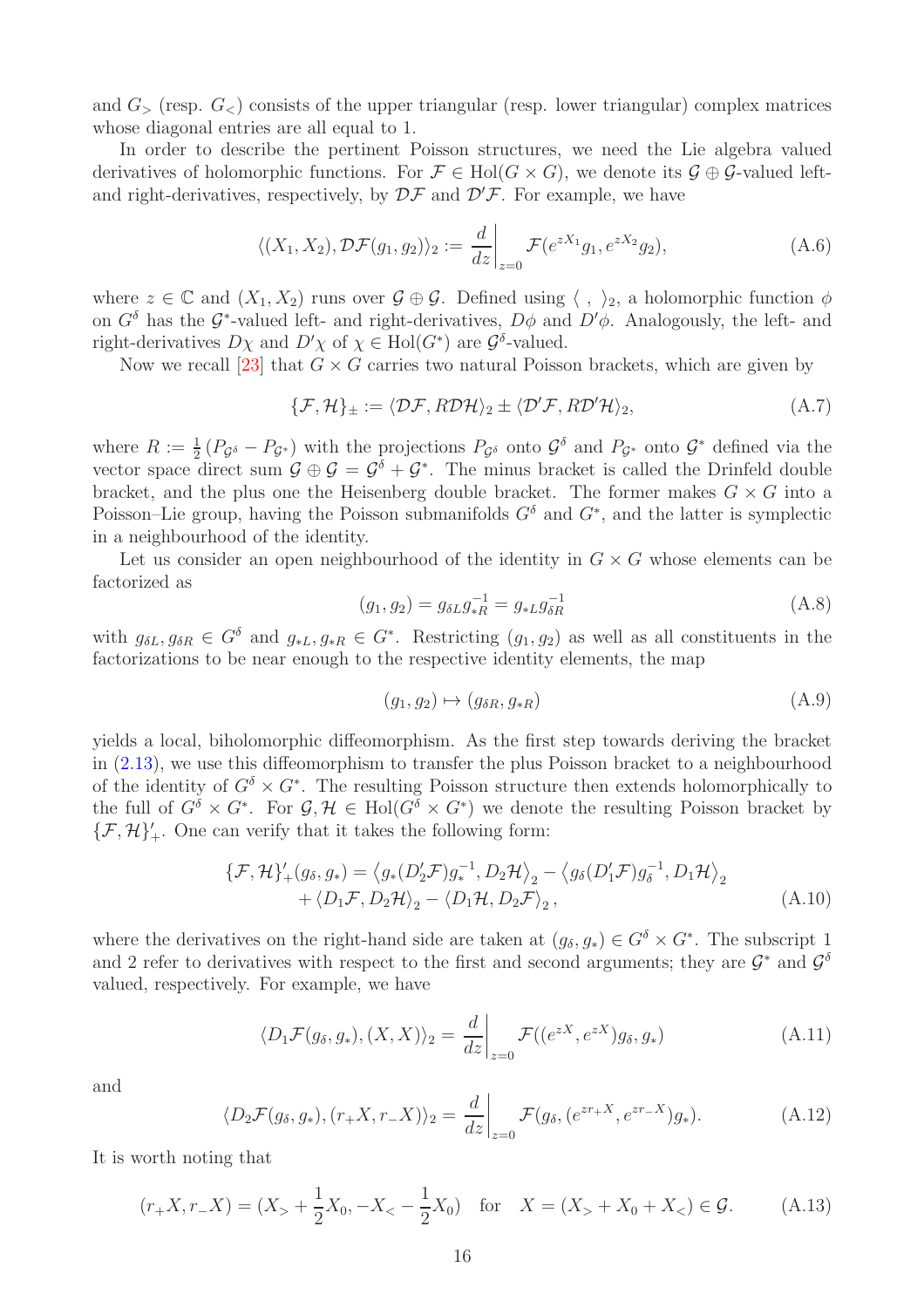The derivatives  $D'_1$  and  $D'_2$  are defined analogously, cf. [\(2.8\)](#page-3-5). The derivation of the formula  $(A.10)$  from  $\{ , \}$  in  $(A.7)$  can follow closely the proof of Proposition 2.1 in [\[13\]](#page-18-7), where another Heisenberg double was treated. The formula [\(A.10\)](#page-15-0) itself has the same structure as formula (2.18) in [\[13\]](#page-18-7), and thus we here omit its derivation.

In the second step towards getting  $\{ , \}_2$  in  $(2.13)$ , we make use of a biholomorphic diffeomorphism between open neighbourhoods of the identity element of  $G^{\delta} \times G^*$  and the element  $(1_n, 1_n) \in G \times G$ . For  $g_\delta = (g, g)$  and  $g_* = (g_{>}g_0, (g_0g_{<})^{-1})$ , this is given by the map

<span id="page-16-5"></span>
$$
(g_{\delta}, g_*) \mapsto (g, L)
$$
 with  $L := g_{>} g_0^2 g_{<}.$  (A.14)

A (locally defined) function  $\mathcal F$  on  $G^{\delta} \times G^*$  then corresponds to a (locally defined) function F on  $G \times \mathcal{G}$  according to

<span id="page-16-0"></span>
$$
\mathcal{F}(g_{\delta}, g_{*}) \equiv F(g, L). \tag{A.15}
$$

To proceed further, we need an auxiliary result.

<span id="page-16-6"></span>**Lemma A.1.** For the functions  $\mathcal F$  and  $F$  in [\(A.15\)](#page-16-0), the derivatives  $D_i \mathcal F$  and  $D'_i \mathcal F$  (i = 1, 2) defined in [\(A.11\)](#page-15-2), [\(A.12\)](#page-15-3) and the derivatives  $\nabla_i F$ ,  $\nabla'_i F$  defined in [\(2.8\)](#page-3-5)–[\(2.10\)](#page-3-2) are related as follows:

<span id="page-16-2"></span>
$$
D_1 \mathcal{F}(g_\delta, g_*) = (r_+ \nabla_1 F(g, L), r_- \nabla_1 F(g, L)),
$$
\n(A.16)

$$
D'_1 \mathcal{F}(g_\delta, g_*) = (r_+ \nabla'_1 F(g, L), r_- \nabla'_1 F(g, L)), \tag{A.17}
$$

<span id="page-16-3"></span>
$$
D_2 \mathcal{F}(g_\delta, g_*) = (r_+ \nabla_2' F(g, L) - r_- \nabla_2 F(g, L), r_+ \nabla_2' F(g, L) - r_- \nabla_2 F(g, L)), \tag{A.18}
$$

and

<span id="page-16-4"></span>
$$
P_{\mathcal{G}^*}\left(g_* D_2' \mathcal{F}(g_\delta, g_*) g_*^{-1}\right) = P_{\mathcal{G}^*}\left((\nabla_2 F(g, L), \nabla_2' F(g, L))\right). \tag{A.19}
$$

Proof. We begin by pointing out the identity

<span id="page-16-1"></span>
$$
\langle (r_{+}Y, r_{-}Y), (X, X) \rangle_{2} = \langle Y, X \rangle, \quad \forall X, Y \in \mathcal{G}, \tag{A.20}
$$

which is a consequence of  $(A.1)$  and  $(A.13)$ . Now the definitions of the derivatives ensure that

$$
\langle D_1 \mathcal{F}(g_\delta, g_*) , (X, X) \rangle_2 = \langle \nabla_1 F(g, L), X \rangle, \qquad \forall X \in \mathcal{G}.
$$
 (A.21)

Because of  $(A.20)$  and the non-degeneracy of both pairings, this implies the identity  $(A.16)$ , and [\(A.17\)](#page-16-2) results in the same manner.

To derive  $(A.18)$ , we may forget the  $q_{\delta}$ -dependence and assume (just for simplicity of writing) that  $\mathcal F$  depends only on  $g_*$ , which we now write as

$$
g_* = (g_+, g_-)
$$
 with  $g_+ = g_> g_0$ ,  $g_- = (g_0 g_<)^{-1}$ , (A.22)

referring to [\(A.5\)](#page-14-2). By setting  $\hat{X} := (r_{+}X, r_{-}X)$  and writing D for  $D_2$ , we have

$$
\langle \hat{X}, D\mathcal{F}(g_*) \rangle_2 = \frac{d}{dz} \bigg|_{z=0} \mathcal{F}(e^{zr+X}g_+, e^{zr-X}g_-) = \frac{d}{dz} \bigg|_{z=0} F(e^{zr+X}Le^{-zr-X}) \tag{A.23}
$$

since  $L = g_{+}g_{-}^{-1}$ . By simply expanding the exponential functions, this is equal to

$$
\langle dF(L), (r_{+}X)L - Lr_{-}X \rangle = \langle \nabla F(L), r_{+}X \rangle - \langle \nabla' F(L), r_{-}X \rangle
$$
  
= 
$$
\langle r_{+} \nabla' F(L) - r_{-} \nabla F(L), X \rangle
$$
  
= 
$$
\langle (r_{+} \nabla' F(L) - r_{-} \nabla F(X), r_{+} \nabla' F(L) - r_{-} \nabla F(L)), \hat{X} \rangle_{2}.
$$
 (A.24)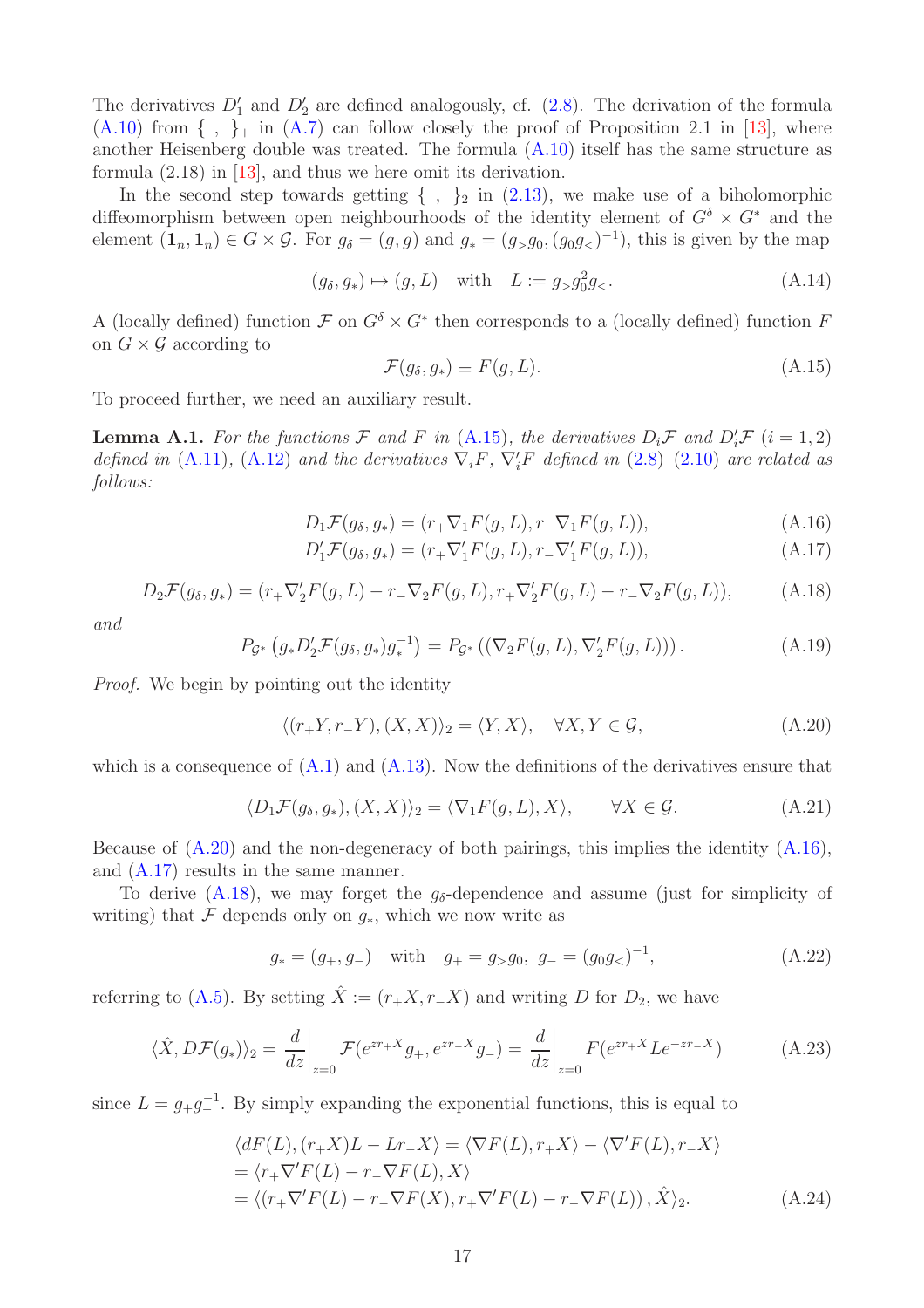To get this, we used the definitions  $(2.1)$ ,  $(2.10)$  together with the anti-symmetry of r  $(2.5)$ with respect to the trace form, and the identity  $(A.20)$ . Thus we have shown that

$$
\langle \hat{X}, D\mathcal{F}(g_*) \rangle_2 = \langle \hat{X}, (r_+ \nabla' F(L) - r_- \nabla F(X), r_+ \nabla' F(L) - r_- \nabla F(L)) \rangle_2 \tag{A.25}
$$

for arbitrary  $\hat{X} \in \mathcal{G}^*$  [\(A.3\)](#page-14-3). This implies [\(A.18\)](#page-16-3) since  $\mathcal{G}^{\delta}$  [\(A.2\)](#page-14-4) and  $\mathcal{G}^*$  (A.3) are in duality with respect to the non-degenerate pairing  $\langle , \rangle_2$ .

In order to derive [\(A.19\)](#page-16-4), we again assume that F depends only on  $g_* = (g_+, g_-)$ . Then we note that, for any  $V \in \mathcal{G}$ ,

$$
\langle P_{\mathcal{G}^*} \left( g_* D' \mathcal{F} (g_*) g_*^{-1} \right), (V, V) \rangle_2 = \langle g_* D' \mathcal{F} (g_*) g_*^{-1}, (V, V) \rangle_2 = \langle D' \mathcal{F} (g_*), P_{\mathcal{G}^*} \left( g_*^{-1} (V, V) g_* \right) \rangle_2. \tag{A.26}
$$

Of course, now  $D'\mathcal{F}(g_*) \equiv D'_2\mathcal{F}(g_*) \in \mathcal{G}_\delta$ . If we consider the decomposition

$$
g_*^{-1}(V, V)g_* = (K_+, K_-) + (U, U), \qquad (K_+, K_-) := P_{\mathcal{G}^*}\left(g_*^{-1}(V, V)g_*\right) \tag{A.27}
$$

then

$$
K_{+} - K_{-} = g_{+}^{-1} V g_{+} - g_{-}^{-1} V g_{-}.
$$
\n(A.28)

By using these we can write

$$
\langle D'F(g_*) , P_{\mathcal{G}^*} (g_*^{-1}(V, V)g_*) \rangle_2 = \frac{d}{dz} \Big|_{z=0} \mathcal{F}(g_+ e^{K_+ z}, g_- e^{K_- z})
$$
  
= 
$$
\frac{d}{dz} \Big|_{z=0} F(g_+ e^{K_+ z} e^{-K_- z} g_-^{-1}) = \frac{d}{dz} \Big|_{z=0} F(L + g_+((K_+ - K_-)z + o(z))g_-^{-1})
$$
  
= 
$$
\frac{d}{dz} \Big|_{z=0} F(L + (VL - LV)z + o(z)) = \langle dF(L), VL - LV \rangle
$$
  
= 
$$
\langle (L dF(L), (dF(L))L), (V, V) \rangle_2.
$$
 (A.29)

Hence we have shown that

$$
\langle g_* D' \mathcal{F}(g_*) g_*^{-1}, (V, V) \rangle_2 = \langle (\nabla F(L), \nabla' F(L)), (V, V) \rangle_2 \tag{A.30}
$$

 $\Box$ 

which implies the claimed formula.

We apply the local diffeomorphism  $(A.14)$  to transfer the Poisson bracket  $\{ , \}^{\prime}_{+} (A.10)$  $\{ , \}^{\prime}_{+} (A.10)$  to a Poisson bracket of holomorphic functions defined locally on  $G \times \mathcal{G}$  (that is, on an open subset containing  $(1_n, 1_n) \in G \times G$ . The formula of the transferred Poisson bracket is obtained by substituting the identities of Lemma  $A.1$  into  $(A.10)$  and then simply collecting terms. The result turns out to have the form  $\{ , \}$ <sub>2</sub> given in  $(2.13)$ , and it naturally extends to a globally well defined Poisson bracket of holomorphic functions on  $\mathfrak{M} = G \times \mathcal{G}$ .

# <span id="page-17-1"></span>References

- [1] A.L. Andrew, K.-W. E. Chu and P. Lancaster, Derivatives of eigenvalues and eigenvectors of matrix functions, SIAM J. Matrix Anal. Appl. 14 (1993) 903-926
- <span id="page-17-0"></span>[2] I. Aniceto, J. Avan and A. Jevicki, Poisson structures of Calogero– Moser and Ruijsenaars–Schneider models, J. Phys. A 43 (2010) 185201; [arXiv:0912.3468 \[hep-th\]](https://arxiv.org/abs/0912.3468)
- <span id="page-17-2"></span>[3] P. Arathoon and M. Fontaine, Real forms of holomorphic Hamiltonian systems; [arXiv:2009.10417 \[math.SG\]](https://arxiv.org/abs/2009.10417)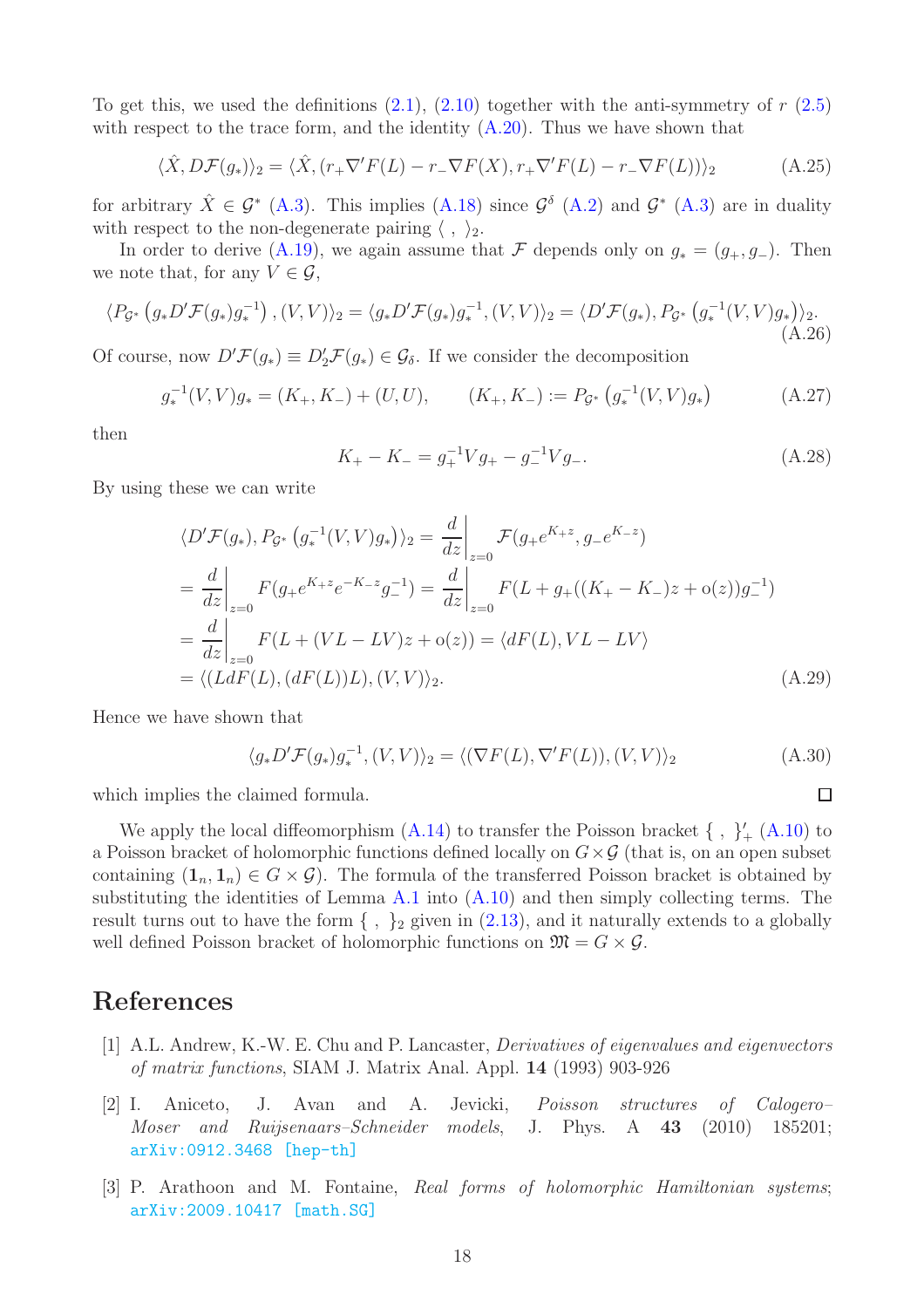- <span id="page-18-1"></span><span id="page-18-0"></span>[4] G. Arutyunov, Elements of Classical and Quantum Integrable Systems, Springer, 2019
- <span id="page-18-8"></span>[5] O. Babelon, D. Bernard, and M. Talon, Introduction to Classical Integrable Systems, Cambridge University Press, 2003.
- <span id="page-18-4"></span>[6] J. Balog, L. Dąbrowski and L. Fehér, *Classical r-matrix and exchange algebra in WZNW* and Toda theories, Phys. Lett. B 244 (1990) 227-234
- [7] C. Bartocci, G. Falqui, I. Mencattini, G. Ortenzi and M. Pedroni, On the geometric origin of the bi-Hamiltonian structure of the Calogero–Moser system, Int. Math. Res. Not. 2010 279-296; [arXiv:0902.0953 \[math-ph\]](https://arxiv.org/abs/0902.0953)
- <span id="page-18-3"></span>[8] A. De Sole, V.G. Kac and D. Valeri, Classical affine W-algebras and the associated integrable Hamiltonian hierarchies for classical Lie algebras, Comm. Math. Phys. 360 (2018) 851-918; [arXiv:1705.10103 \[math-ph\]](https://arxiv.org/abs/1705.10103)
- <span id="page-18-9"></span>[9] P. Etingof and A. Varchenko, Geometry and classification of solutions of the classical dynamical Yang–Baxter equation, Commun. Math. Phys. 192 (1998) 77-120; [arXiv:q-alg/9703040](https://arxiv.org/abs/q-alg/9703040)
- <span id="page-18-11"></span>[10] G. Falqui, F. Magri and M. Pedroni, Bihamiltonian geometry, Darboux coverings, and linearization of the KP hierarchy, Commun. Math. Phys. 197 (1998) 303-324; [arXiv:solv-int/9806002](https://arxiv.org/abs/solv-int/9806002)
- <span id="page-18-5"></span>[11] G. Falqui and I. Mencattini, Bi-Hamiltonian geometry and canonical spectral coordinates for the rational Calogero–Moser system, J. Geom. Phys. 118 (2017) 126-137; [arXiv:1511.06339 \[math-ph\]](https://arxiv.org/abs/1511.06339)
- <span id="page-18-6"></span>[12] L. Fehér, Bi-Hamiltonian structure of a dynamical system introduced by Braden and Hone, Nonlinearity 32 (2019) 4377-4394; [arXiv:1901.03558 \[math-ph\]](https://arxiv.org/abs/1901.03558)
- <span id="page-18-7"></span>[13] L. Fehér, Reduction of a bi-Hamiltonian hierarchy on  $T^*U(n)$  to spin Ruijsenaars–Sutherland models, Lett. Math. Phys. 110 (2020) 1057-1079; [arXiv:1908.02467 \[math-ph\]](https://arxiv.org/abs/1908.02467)
- <span id="page-18-13"></span>[14] B. Khesin, A. Levin and M. Olshanetsky, Bihamiltonian structures and quadratic algebras in hydrodynamics and on non-commutative torus, Commun. Math. Phys. 250 (2004) 581- 612; [arXiv:nlin/0309017 \[nlin.SI\]](https://arxiv.org/abs/nlin/0309017)
- <span id="page-18-12"></span>[15] C. Laurent-Gengoux, E. Miranda and P. Vanhaecke, Action-angle coordinates for integrable systems on Poisson manifolds, Int. Math. Res. Not. 2011 1839-1869; [arXiv:0805.1679 \[math.SG\]](https://arxiv.org/abs/0805.1679)
- <span id="page-18-14"></span>[16] A.M. Levin, M.A. Olshanetsky and A. Zotov, *Hitchin systems-symplectic Hecke cor*respondence and two-dimensional version, Commun. Math. Phys. 236 (2003) 93–133; [arXiv:nlin/0110045 \[nlin.SI\]](https://arxiv.org/abs/nlin/0110045)
- <span id="page-18-10"></span>[17] L.-C. Li and P. Xu, A class of integrable spin Calogero–Moser systems, Commun. Math. Phys. 231 (2002) 257-286; [arXiv:math/0105162 \[math.QA\]](https://arxiv.org/abs/math/0105162)
- <span id="page-18-2"></span>[18] F. Magri, A simple model of the integrable Hamiltonian equation, J. Math. Phys. 19 (1978) 1156-1162
- <span id="page-18-15"></span>[19] M. Olshanetsky, Classical integrable systems and gauge field theories, Phys. Part. Nucl. 40 (2009) 93–114; [arXiv:0802.3857 \[hep-th\]](https://arxiv.org/abs/0802.3857)